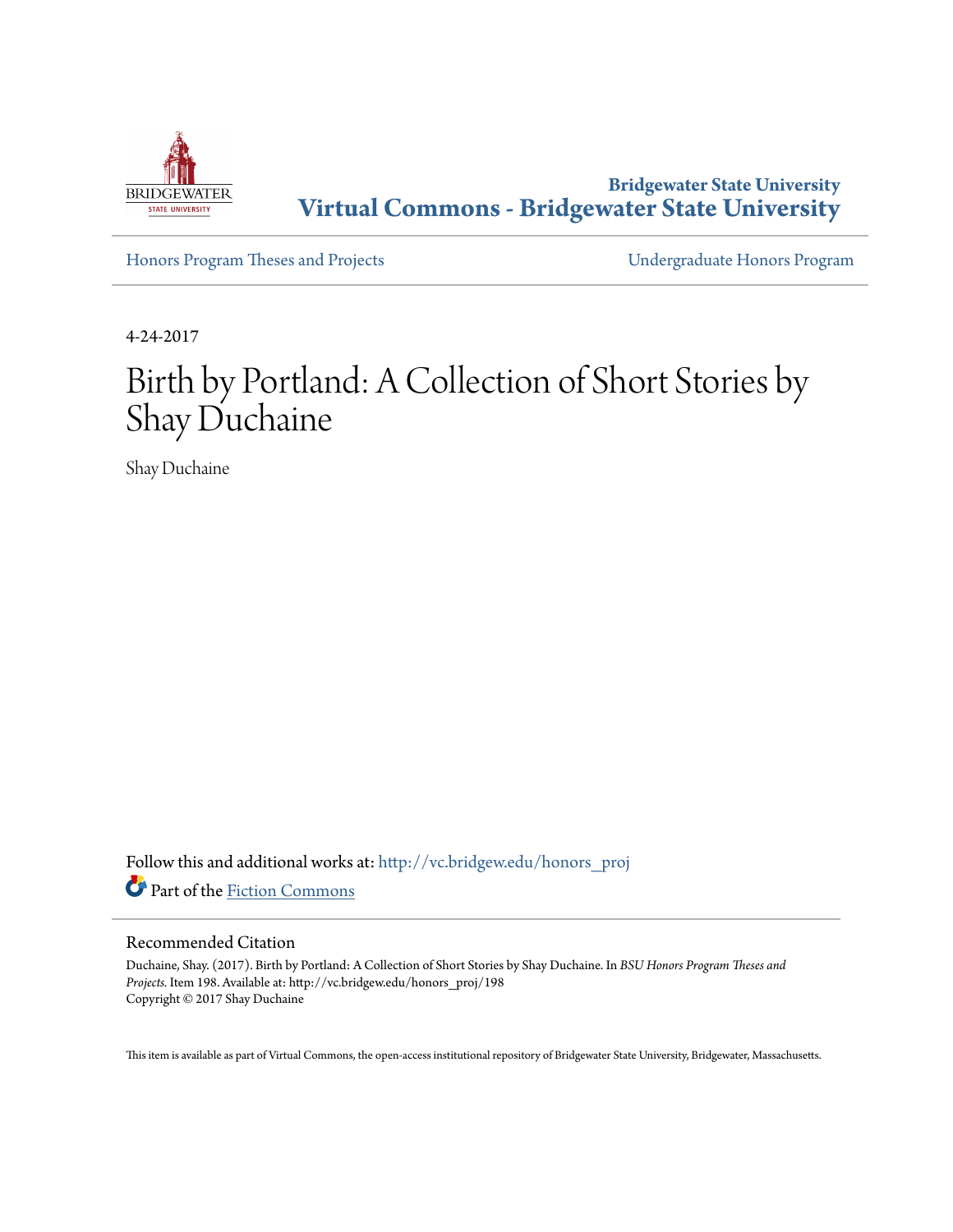Birth by Portland: A Collection of Short Stories by Shay Duchaine

Shay Duchaine

Submitted in Partial Completion of the Requirements for Departmental Honors in English

> Bridgewater State University April 24, 2017

> > Prof. Bruce Machart, Thesis Director Dr. Anne Doyle, Committee Member Dr. Renee Somers, Committee Member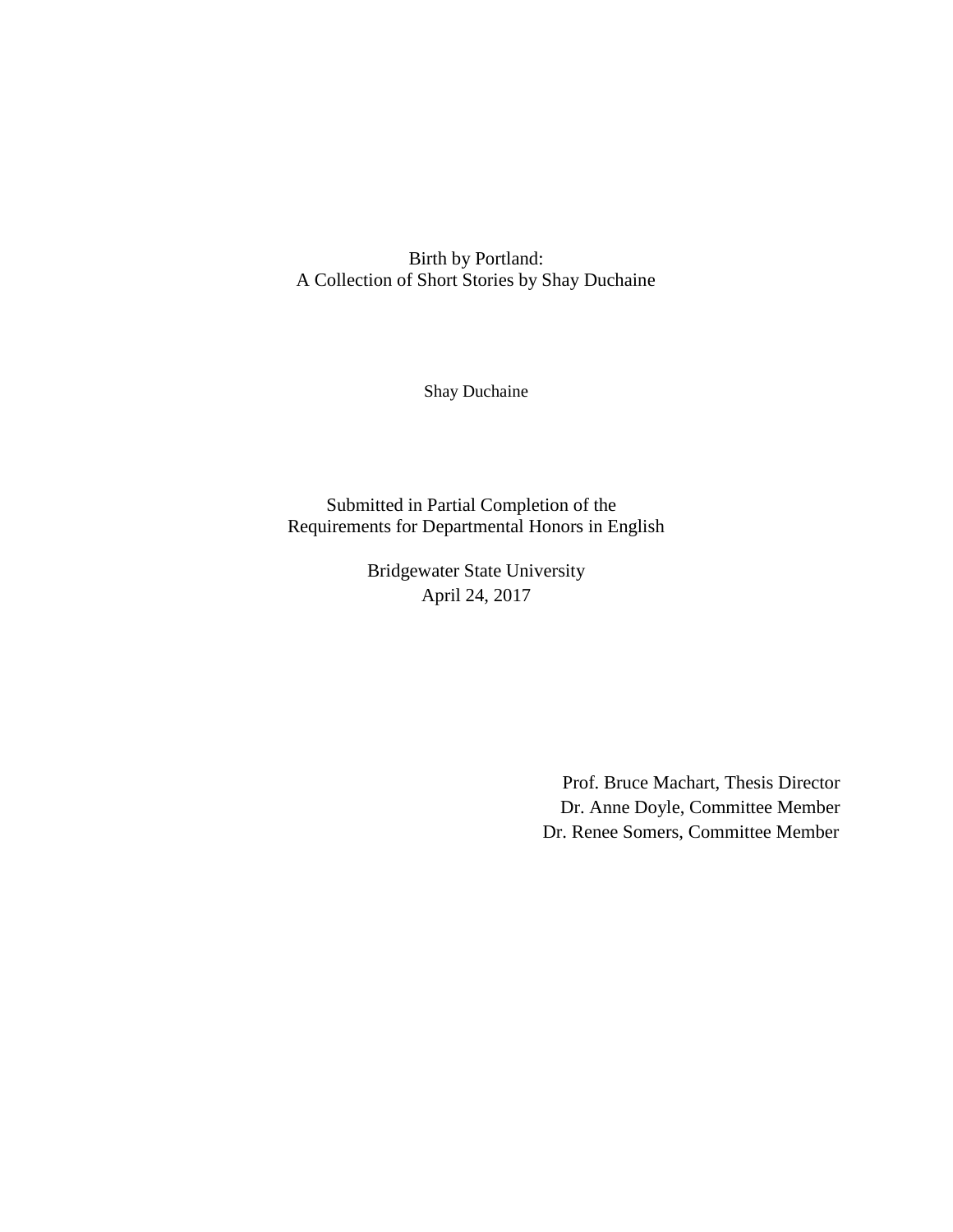## Introduction

The following thesis is a collection of four short stories. I have developed these works throughout the semester under the guidance of Professor Bruce Machart. The thesis is intended to meet the English Departmental Honors requirements. During this semester, I have specifically focused on proper utilization of craft techniques while maintaining thematic unity among my works. Through writing and undergoing a strict process of revision, I have been able to focus on improving my craft as a writer of narrative fiction.

It is my intention that the stories collected here demonstrate thematic unity, one that ties the pieces together as a collection. The theme I concentrated on in my work is that of regionalism within the United States. I wanted to examine blue collar, working class characters and how they are influenced by, as well as how they impact, their specific environments. The characters I have created work various blue collar jobs rather than professions or careers, per se. One character, for example, is a fisherman who has unwillingly followed in his father's footsteps. Another character is a retail worker who finds himself the manager of his store's pet department as an aquarium maintainer. The stories themselves take place in distinct areas of the country that hold varying values, such as a small fishing town of Maine, a family farm in Georgia, a wholesale club in Ohio and a hunter's cabin in Alaska, respectively. I feel that these dynamic differences in regional "settings" are successful in bringing the variety of characters to the forefront and highlighting the struggles within themselves and in their relationships with others.

My additional ambition here was to use this thesis to advance my skills in effectively executing and manipulating certain techniques of craft. One craft element that I utilized in this thesis is the manipulation of spatial and temporal setting. For instance, to increase the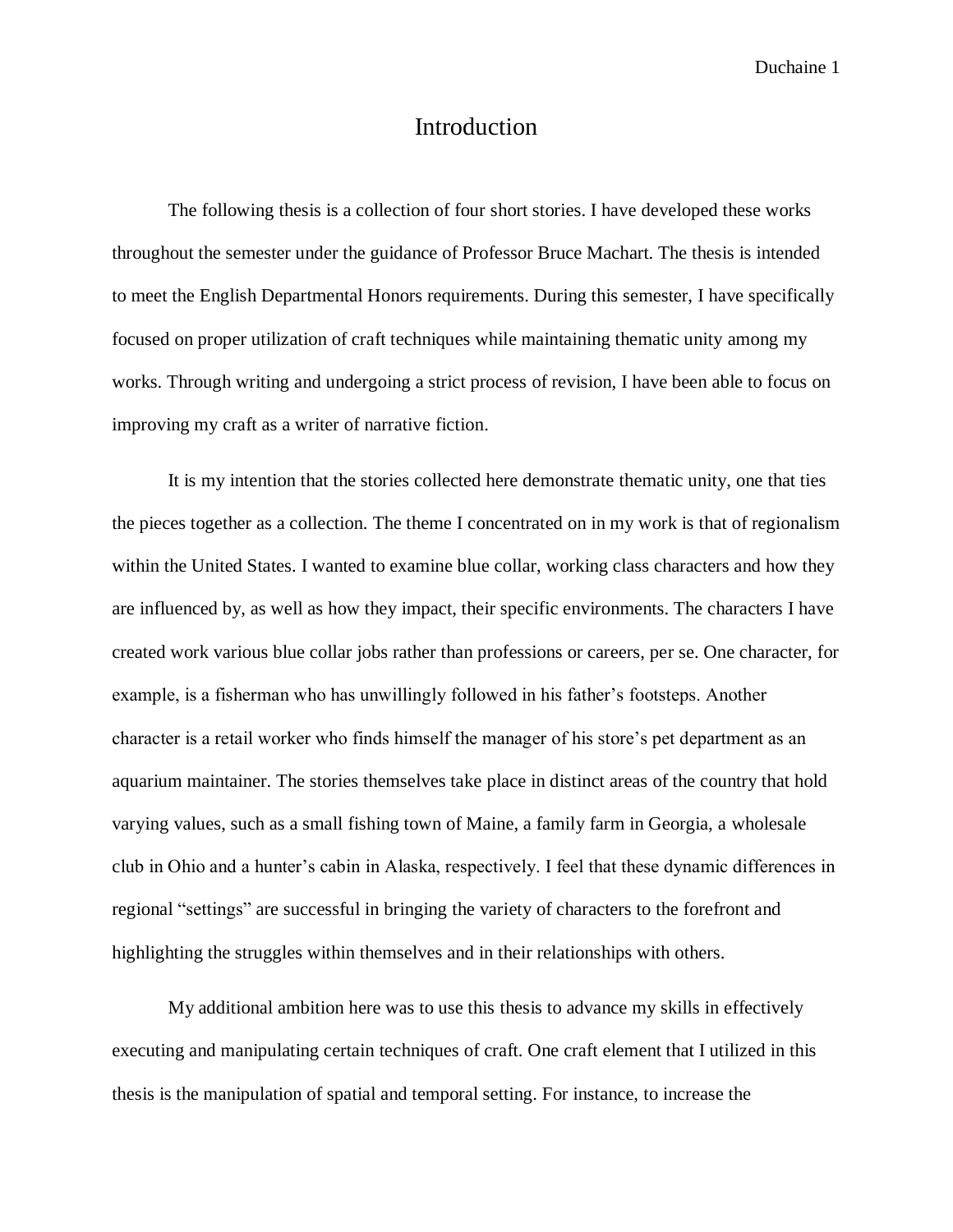achievement of dramatic effect of these stories, some have been told out of linear order while others are told chronologically. Likewise, I have used different points of view, tailoring the perspectives to what would be most effective in the individual narratives. The final story in this collection, for example, is told in second-person point of view to give the implicate the reader in the thoughts, feelings, and actions of the protagonist.

Overall, I believe this thesis to be a representative culmination of my work within the English Department's writing concentration, and I hope that you enjoy the following collection.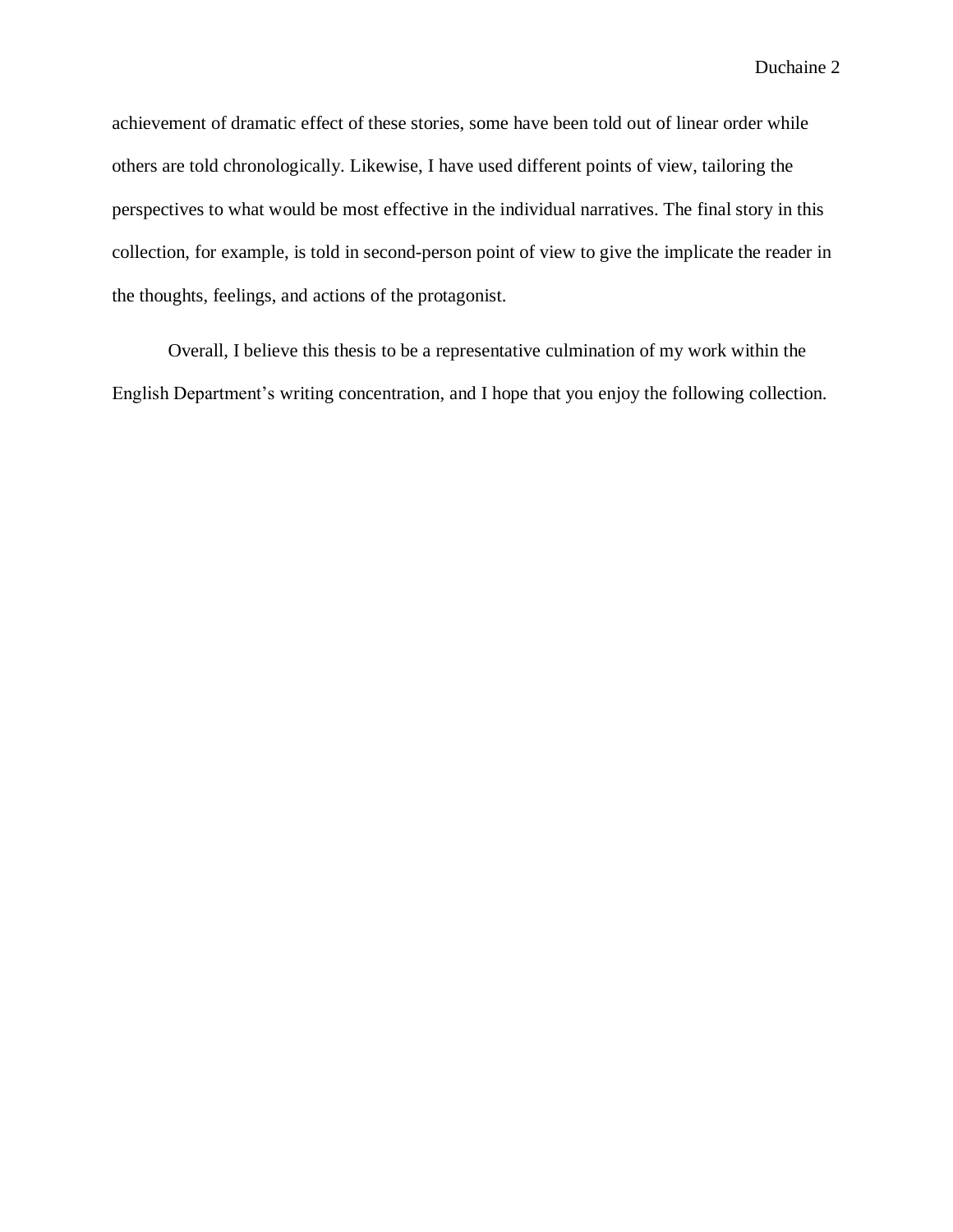#### Boats

When I was a young man—fourteen at the time—my father worked down at a pier in Portland, Maine, as a fisherman on deep sea trips. He would be gone for months at a time and the work was hard. I didn't understand much, but I knew three things: he said a man should provide for his family, our town economy was going to shit, and I sure as hell didn't want to put myself in the position to have to be a fisherman. One morning we were both standing on the docks. The rotting wood of the pier creaked beneath our boots; the salty ocean and smell of fish filled our lungs. We heard screeching, the sound of two seagulls fighting over a crab on the shore. My old man lit a cigarette.

"How many months this time?" I asked.

"Four. It might be less. But probably four."

A car door slammed. My Aunt got out and walked up to my father. She hugged him tightly and said, "You do good out there, Chuck. We'll be waiting for you to come home, have a big dinner when you get back."

He nodded to her. He spun a key ring around and around on his finger. The man tended to fidget a lot, looking for anything to act as a distraction away from conversation. She walked back to her powder blue Camry to start it up, giving us time to talk. We never said much. He grabbed me by the shoulder and pulled me close to him. He slid his chrome coated lighter into my hand. It had been his father's, and then he gave it to me.

"Don't tell your aunt about this, you know she'll have a fuss about it," he said.

"You know I wouldn't. She'd take it right quick."

"Yeah, she'd give you hell and me even worse."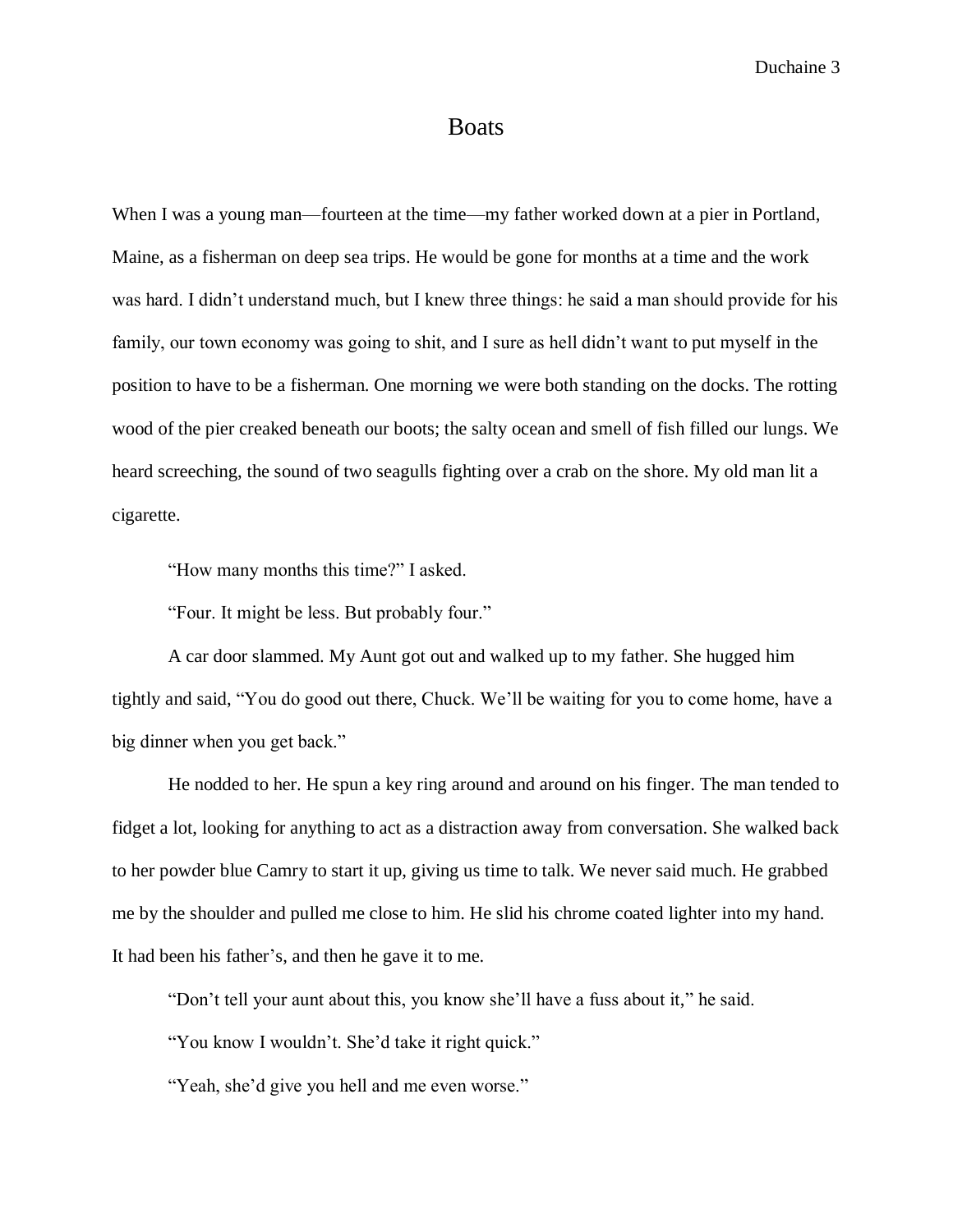"You know she'd just take it to use it herself."

He let out a grunt and took a deep drag of his cigarette. "Sue don't smoke."

"Dad, come on. She hides in the bathroom and cracks open the window. She acts like I don't know what she's doing. The whole house smells like a smoke stack."

"Don't give her any shit, okay? She's been doing us a favor, watching you. She's the only one that's been there for us since your Mom died, remember that."

"I know. I won't."

A truck pulled up full of my dad's friends in rugged work boots, ready to get out on the open ocean. They all filed out with their boots hitting against the pavement and with coffees in their hands.

"Guess it's time to get going," he said, shaking my hand.

I walked away from the pier towards the parking lot. It was the longest conversation we'd had in months. As Sue drove me away, I put my hands on the window, looking back as he shook hands with the men from the truck. Every time I hoped that he would turn around and get in the car with us. He could get an office job and stop leaving for months on end. But I knew he would never leave fishing. I watched my father out the back window and saw him staring out at the sea.

I never saw him again after that. He died two months later at an offshore stop. He had a heart attack while carrying a tool box across a fishing pier.

\* \* \*

Twelve years later, I find myself opening the rotting wooden door to the captain's room on a small fishing ship which I grew far too familiar with for comfort. My right hand is wrapped in an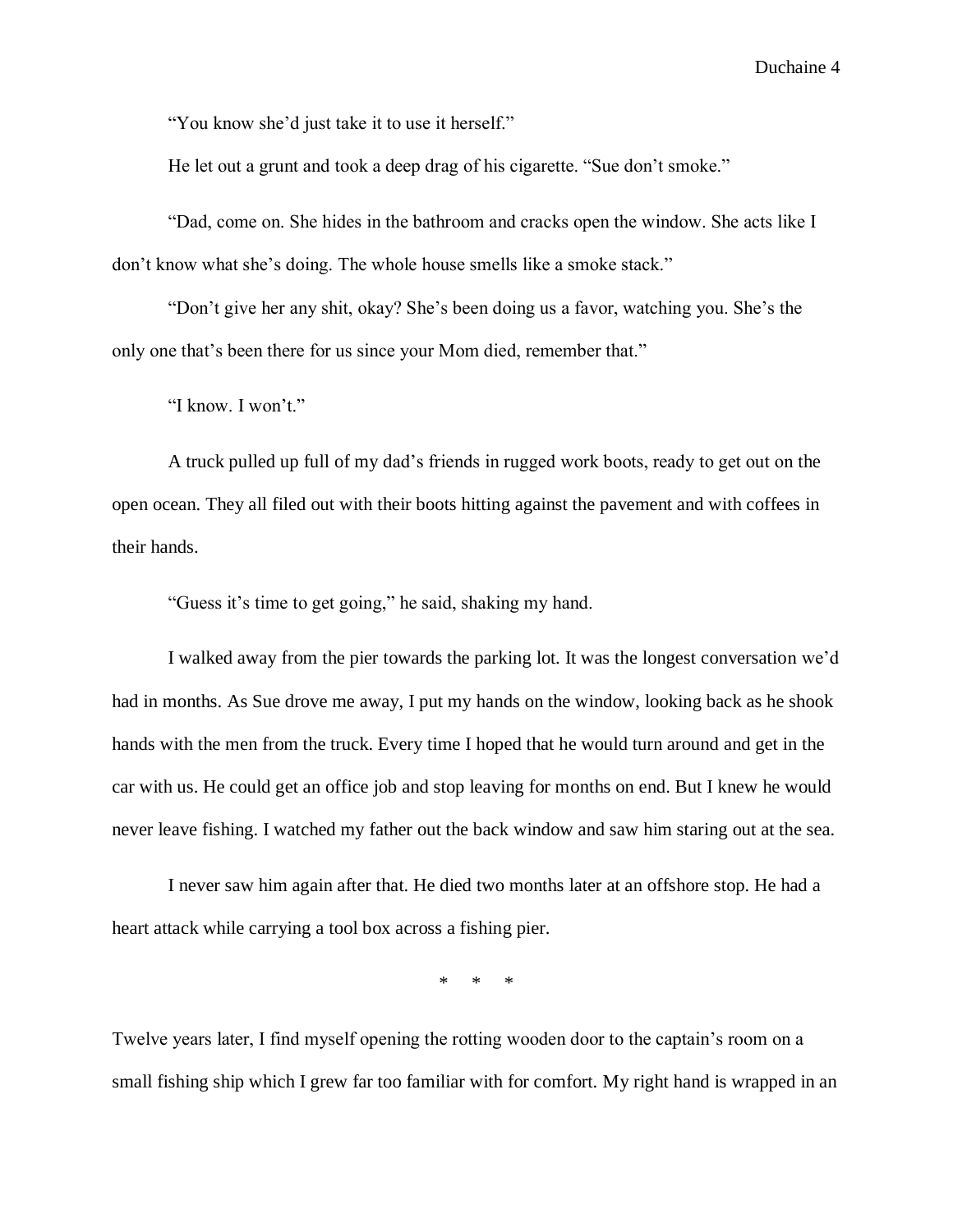Ace bandage, still throbbing a little, and Dennis, a large, gruff man with white hair looks up at me from beneath his thick eyebrows. He's wearing a dark Navy colored sweater and has had a few too many drinks this morning.

"I guess it's time for you to get paid," he says.

"Looks like it," I say.

He turns to his desk drawer and pulls out a check book, scrawling on it my small and insufficient bounty from the last six months. It isn't enough for all the nets I've pulled for him, fo the fish guts that have been encrusted in my boots. They'll never come clean, but I'm not buying new ones.

"You'll get the rest, obviously, when we sell the remainder of the catch." He tears it out and hands me the crumpled check. It is wet and smudged.

"Thanks again, Dennis," I say.

"You're always welcome to come back here, you know. I'd be happy to have you, Stephen."

"Thanks, but I hope I don't have to take you up on that offer," I say. Something about the man makes me so I can't look him in the eye.

He laughs. "Why did you need to come back, anyway? Trying to get your girl a ring?"

"No, times are just tough out there. Hard to find a job," I say.

I once had a nice office job back in Belfast, back when Sarah and I had been dating for a few months. I was writing a column for the local newspaper. We were starting to get serious about our relationship. She was the only girl I wanted, and I knew that soon I would have to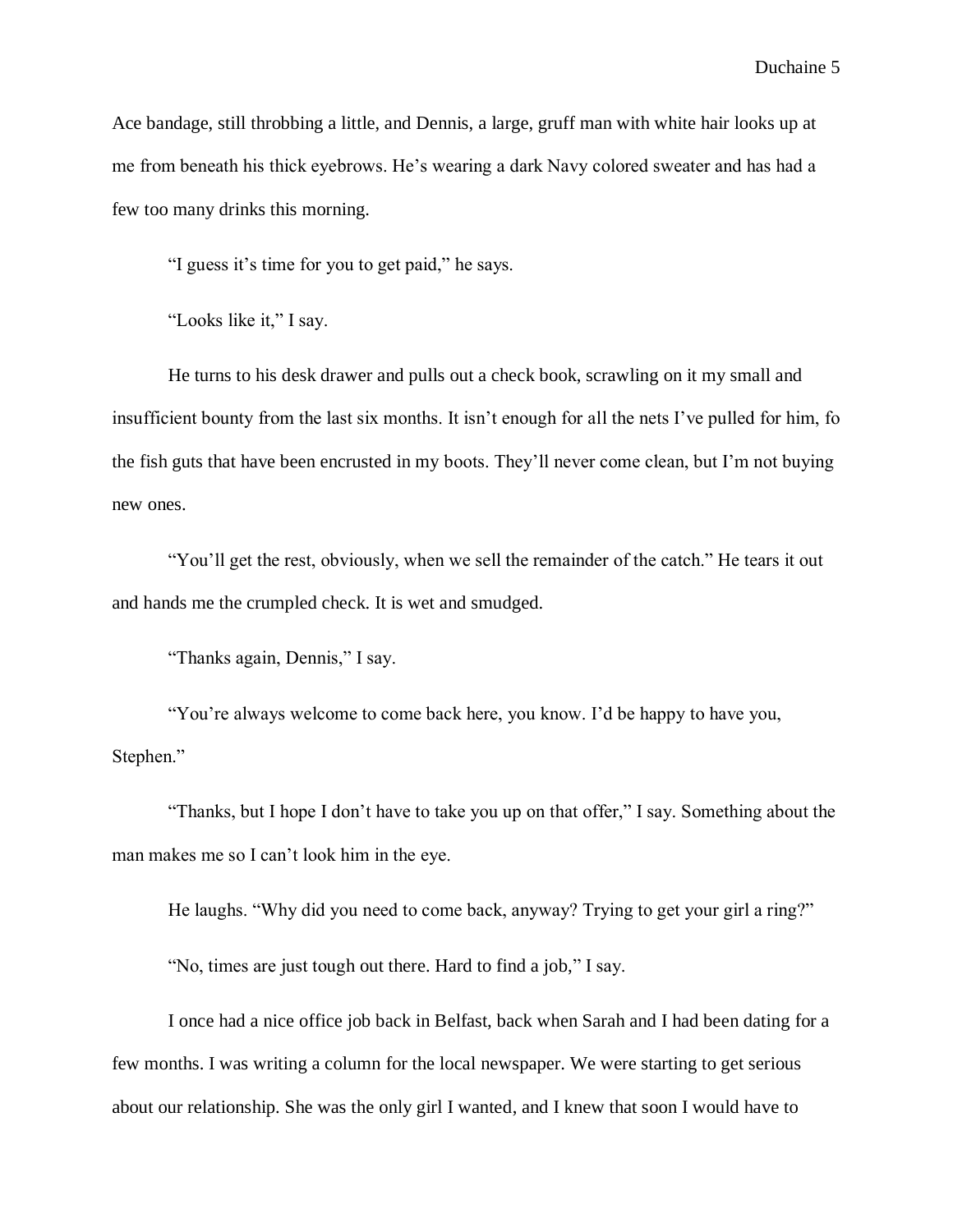make an official proposal to ensure she was the one I would always come home to at night. It was steady, but I wasn't making enough to support us in the long term. We were talking about having a family. She begged me not to leave, but it was the only way to establish ourselves, and she finally agreed. I signed a fishing contract and left a week later. I had ended up following in my old man's footsteps. And it *was* probably about time I got her a ring.

"Yeah. You've always got a place here, Stephen. Have a good one," he says as I walk out and climb off the side of the ship. My boots hit the planks with a dull thud, and I can feel it reverberate through my knees.

I never want to get on that fucking boat again, I think.

The sun is setting on the horizon, and gulls fight each other over some goldfish crackers thrown there by a family on vacation. I pull a pack of smokes from my jacket pocket and flick the wheel of my father's old lighter, sharply inhaling the smoke and salty air. There isn't much fluid left. I figure I can light a few more cigarettes with it. The disgusting feel of the fish scales are permanently on my hands. I see some kids kicking a ball over by the warehouses, screaming as they play keep away from each other. There are three of them who won't hand the ball over to a fatter boy in the middle. He has bright red hair and sweat runs down his face. He seems to think they're laughing with him, but *with* is not the word I would choose. They start getting awfully close to the edge of the pier, and I walk over.

"Get out of here!" I say, waving my injured hand in their direction. "Go on now, before you find your asses in the water." They all look at me with terror on their faces. They're scared shitless. I'm covered in tattoos and piercings, and they're in Catholic school uniforms.

One of them spits at the ground, picking up the ball.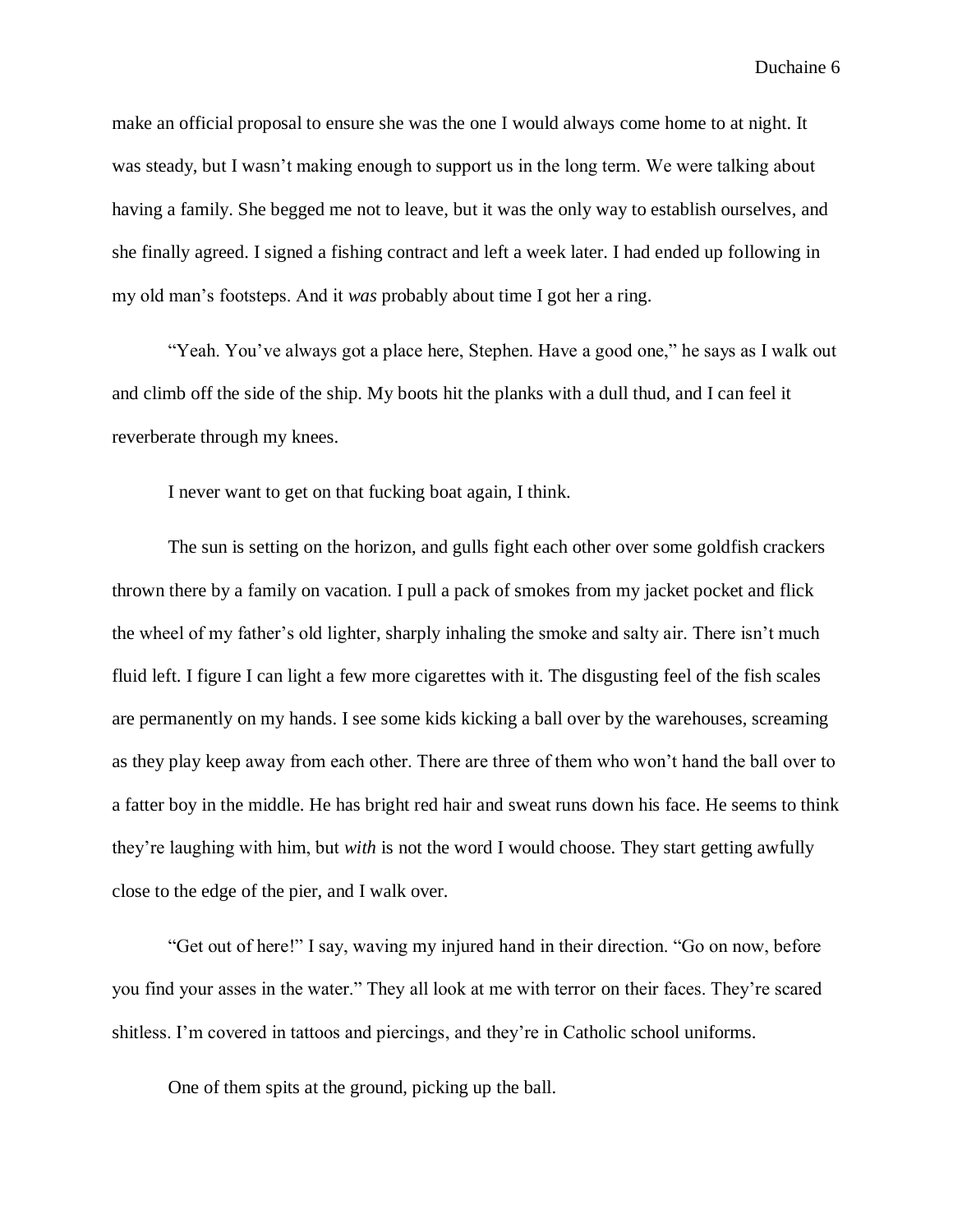"Come on guys, let's get out of here," he says.

"He's a freak," the lanky one yells in my direction. I take another puff of my cigarette and text Brian about how he's late to come pick me up.

The fat one is staring at me, motionless.

"Tom, come *on,*" one of them yells to him, jarring him into motion. He runs, trying to catch up.

"Little bastards," I say, looking down at the lighter. "Old man, if you could have seen them just now you'd have sent them along too." He's my conscious talking. I flip the lighter shut and call Brian again. The call goes directly to voicemail. Maybe there's enough fluid for one more light.

I met Sarah a few years ago at a local bar called McHenry's. I was sitting up at the counter with Brian and Tom. We had all just returned from a five-month haul and needed to blow off some steam.

"Three shots and another beer, Phil," I said, waving my hand towards the bar. He nodded, filling the glasses and putting them in front of us. I downed the shot. The spice burned my throat as I threw the alcohol back and the sweetness of the warm rum lingered on my tongue long after I had drunk it. The liquor was strong and I already felt myself needing another one.

"Way to wait for cheers," Brian said, clinking shot glasses with Tom, and they both threw them back.

"If I waited for you two to do 'cheers' every time, I wouldn't get drunk until tomorrow."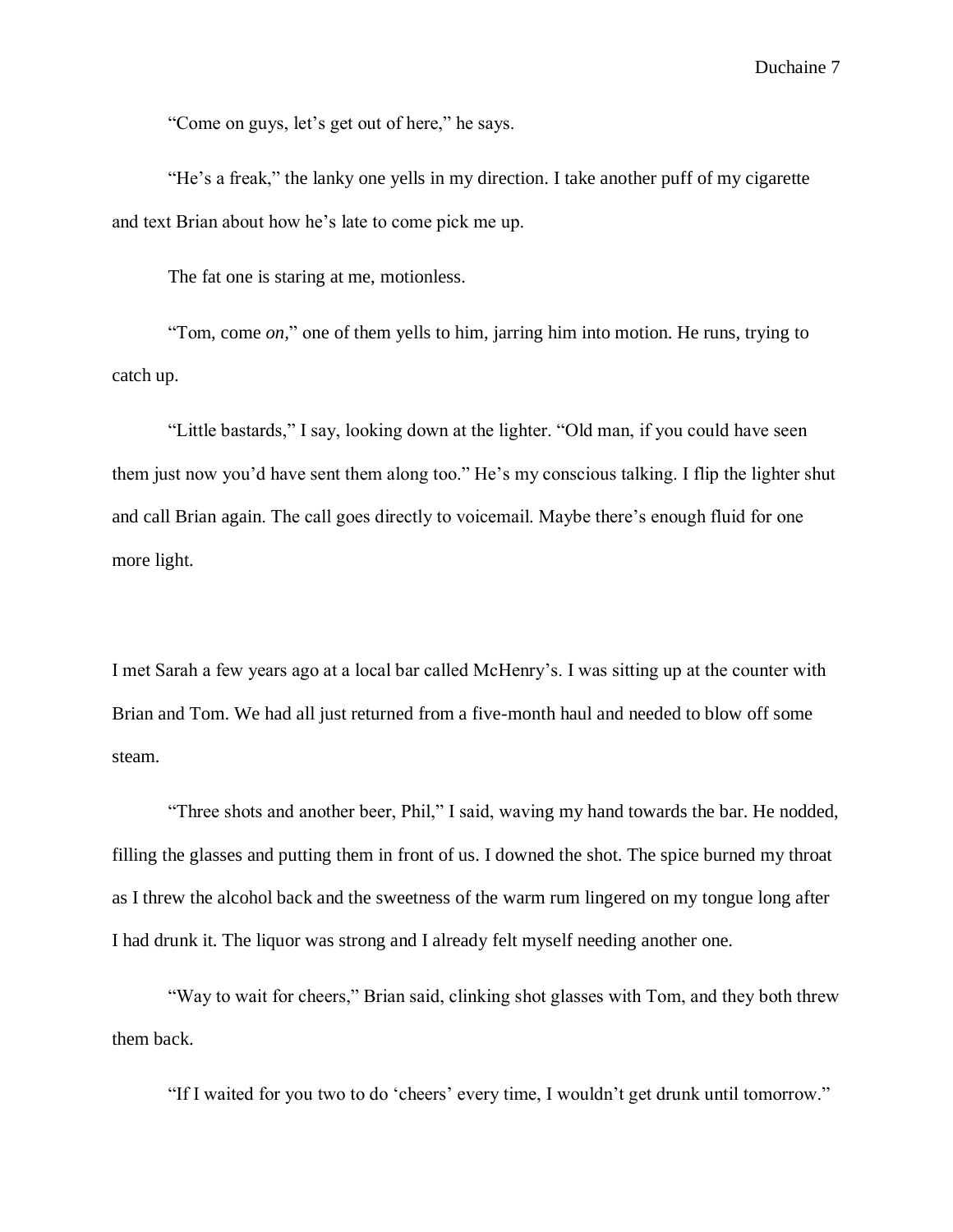"Bastard," Tom said, sipping what was left of his beer.

"Holy shit. Guys, look over there," Brian said. A young woman with auburn hair walked in the door with a man wearing a gray collared shirt. She sat down and ordered a beer. He kept fidgeting with his collar.

"Stop gawking. Don't be a fucking asshole," I said.

"The guy she's with is a total stiff. Look at that douchebag," Brian said. "I'm going to go for it."

"You sure as hell are not. Get your coat," I said.

"Never can fucking do anything around here," they grumbled. The guy in the gray shirt stood up, walking towards the bathroom. Brian and Tom were walking towards the door. I searched my pockets frantically looking for a pen, and noticed one on the counter that was left by another couple who had signed their receipts. I dove for it, writing my number on a napkin on the counter. I walked up to her, swallowing hard and feeling the warm, fuzzy sensation that the alcohol brought to life beneath my skin.

"I don't need to start by telling you that I'm taken tonight," she said, before I could get so much as a word out.

"I can see that. I just wanted to know what your name was."

"Lauren."

"Well, Lauren, I wanted to let you know that the guy you're with tonight is a total asshole. If he's asked you here on a date. I saw him in here three nights ago with a different girl."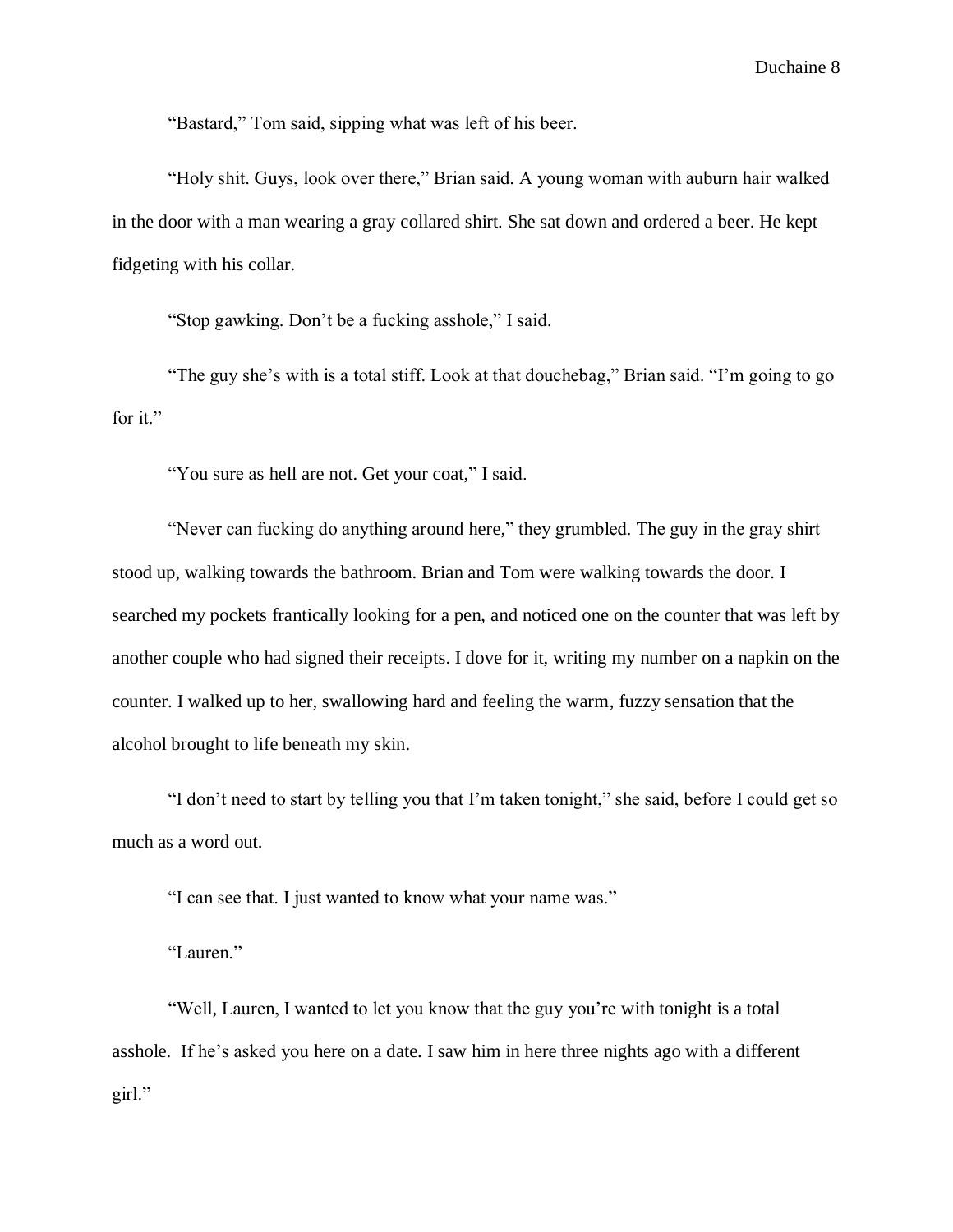"Excuse me, what's your name?"

"Stephen. But, yeah. He does this all the time, brings different girls in here numerous times a week. He never comes back with the same one. I just wanted to let you know." I slid the napkin underneath her beer. "I guarantee you he's going to get you the peach martini special and tell you it just came in season, but that's not true. He's going to start in with the small talk, asking what you do for work or have any pets."

She looked at me with eyes narrowed as she straightened her hair.

"But if you ever want to give me a call, I promise I won't get you the peach martini, and I won't insult your intelligence."

I stood up, joining Brian and Tom at the exit. She kept looking at me. Her date came back with a peach martini and put it on the napkin. Her expression registered horror.

The next night I got a text message.

Two nights later I took her to one of the fancier restaurants in town. I wore a nice suit, and she wore a gorgeous, bright red dress, her hair done up perfect. She talked the whole night into early morning. I drove her home, walked her to her door, and she kissed me.

We had sex the week after.

Her name wasn't Lauren. It was Sarah.

Later, in Brian's car, I'm trying to call Sarah the whole way home, but I keep getting her voicemail. She always picks up on the first try, but I keep forgetting that I can't rely on prior established 'always' anymore.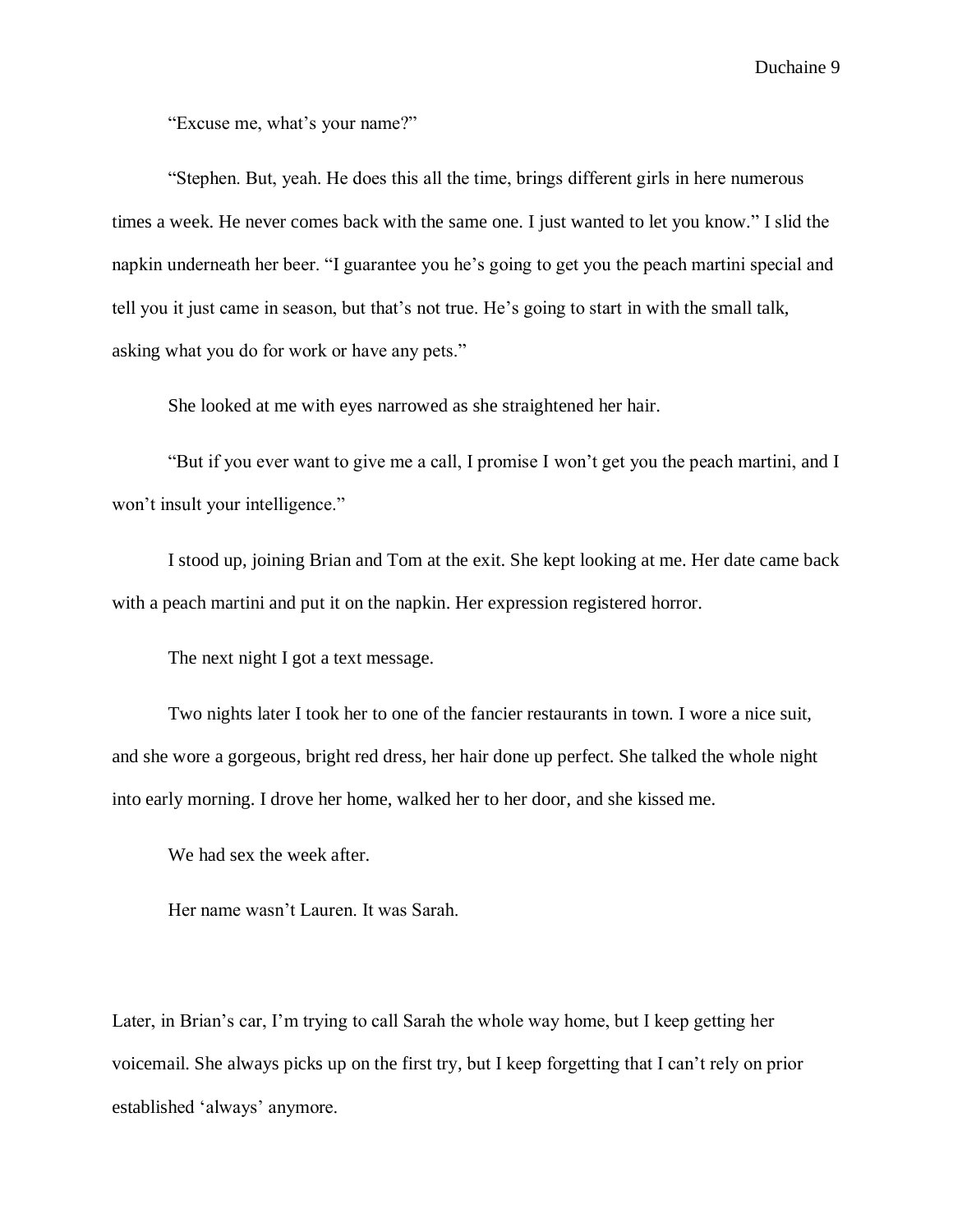A few weeks ago I was on the boat, heaving into the toilet. I couldn't stop throwing up and the smell of fish permeated my clothes and skin. The door was forced open and slammed against the wall. Dennis was standing over me with the ship phone in hand.

"You have a call," he said.

"Can it fucking wait?" I said, vomiting again.

"How do you still get motion sickness?"

"It's not motion sickness. I have the fucking flu."

"It sounds like an emergency." He shoved the phone in my hand and walked away. His face was pale as hell. A dead man walking, he looked like a corpse. It was Sarah.

"I don't mean to bother you, Stephen, but I think we need to have a talk." She sounded drawn back, distant. This is unlike her, I thought, but I couldn't stop heaving.

"Can we talk later? I'm kind of in the middle of something." The boat lurched, and I got vomit all over my jeans.

"I think we need to end this, Stephen." This made me shiver. She never used my name in conversation, and her voice lacked all sympathy. Holy shit, I thought. She's serious.

I shifted backward, ass on the floor, stunned. We'd been together for years. "Are you serious?" I asked.

"Would I joke about this?" she said.

"I guess not." My stomach wretched bile into the toilet, and I smashed my fist against the metal stall door. Three, four, five times, because one time wasn't enough. I heard a sickening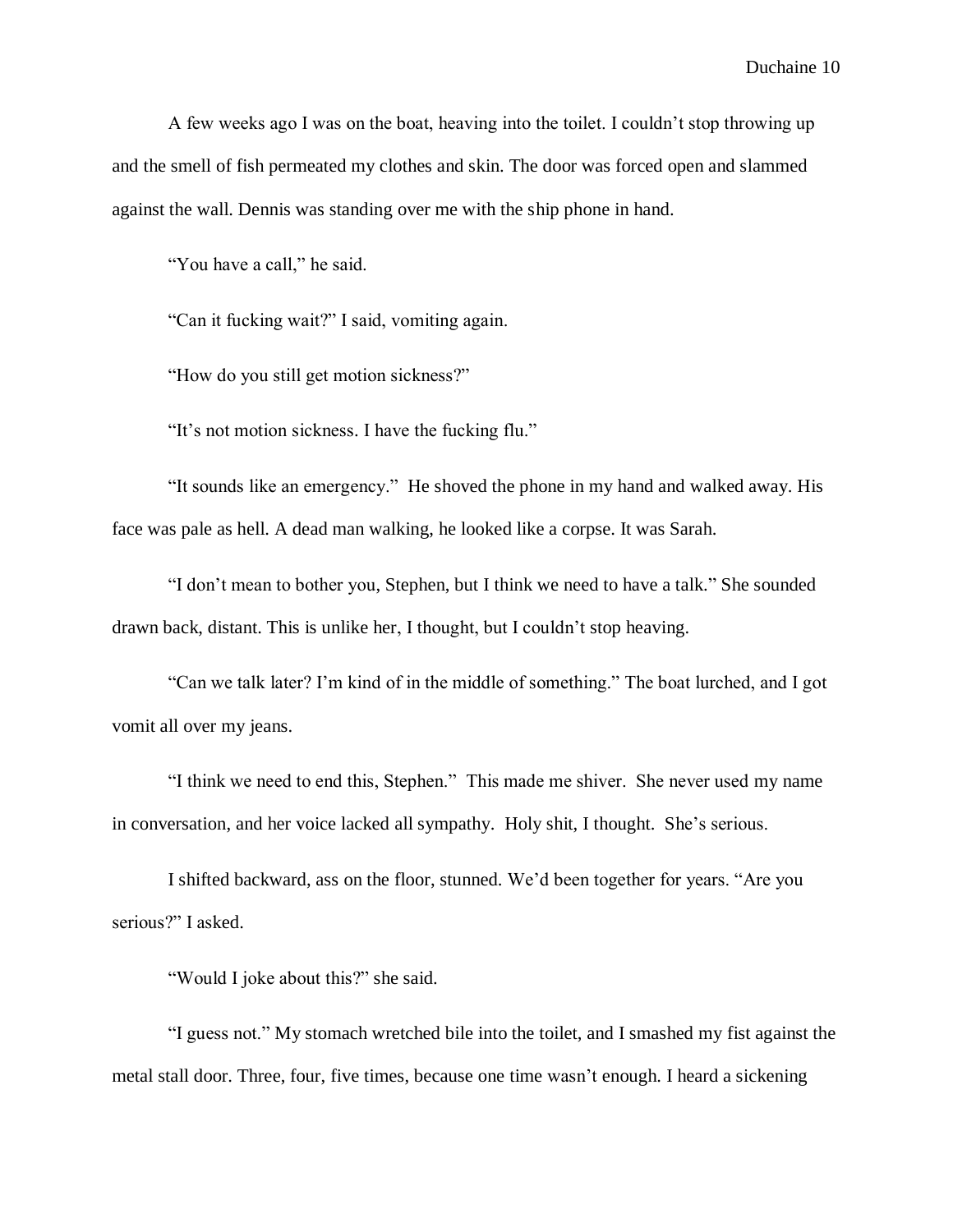crack, and my knuckles ran with blood. I was likely fractured, but I just grabbed the Ace bandage from the first-aid kit and wrapped it up.

She said she would have her stuff out in three weeks. Two weeks after I got back from the trip. I had a chance to convince her to stay.

Now I have a damp, filthy backpack on my shoulder, and Brian keeps looking back at me while he drives. He's probably disgusted by the smell of my boots. I'm disgusted by the fact that he doesn't have the nerve to confront me on it. We pull up to my house, and he pulls away without saying a word, wheels squealing as he banks the corner back towards downtown. He has hated me since I asked Sarah out. He never got over the fact that I went for the girl he had his eyes on.

Home at last, I walk through the door and throw down my things on the plastic rubber floor mat in the little mud room we made so that when I got back from fishing trips I wouldn't track this shit all through the house. In the kitchen, I turn on the water faucet and wash my face and hands. When I dry them, I finally get the chance to look at the room and instantly I realize that everything in the house is just gone. Missing. To be accurate, everything that Sarah owned is missing. The room is quiet, and it seems like there's just dusty hardwoods where Sarah's bookshelves and the dog bed used to be. Holy shit, I think. She took the fucking dog?

I call her and call her until she finally picks up the phone.

"Stephen," she says with a shaky tone.

"Sarah, what the fuck is going on? Are we just done or what?" I'm shaking my head and collapse on the couch, trying to focus.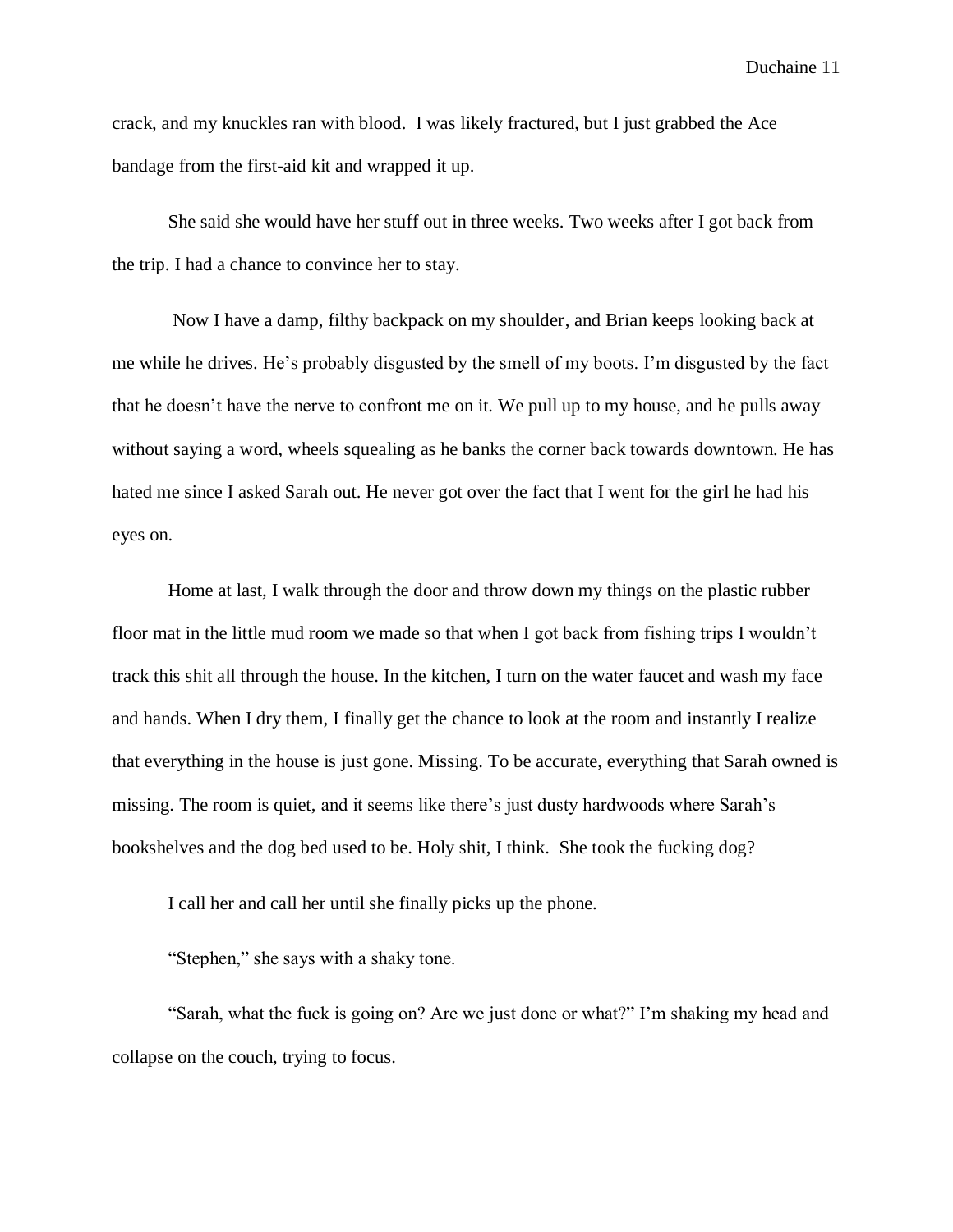"I'm sorry, Stephen. I figured it was better if I left before you got back and did a clean break," she says.

"You said two weeks."

"I got my affairs in order quicker than I thought."

"That's bullshit. You didn't want to have to see my face. So are we done? Because if we're done, that's fine ,but I want that fucking dog back. He's mine." I haven't been this pissed since my buddy George got drunk at the bar and thought he could rip the front pocket off my shirt. I beat his ass. It was my favorite shirt. I'd never lay a hand on a woman, though.

"William is mine, Stephen. I brought him with me because you were gone, and I didn't want him to have to transition to another person again. You can take me to court if you want to see him—"

I hurl the cellphone across the room, and the screen splinters into a million pieces. I take a mostly-empty bottle of whiskey from the cabinet, grab my coat from the wall hanger, and rip my keys off the hook. I need a beer. I slam the door of our house, of *my* house, shut, and ten minute later I'm driving through the city in my shitty Ford pick-up, looking to go to McHenry's for a drink. It's a bit of a dive, but right now I just want to have some shots in front of a football game in that dark, smoky shithole of a bar. Beer bottles roll around on the truck floorboards, smashing against one another as they race around. There are no mats, just fish flesh and mud. I'm noticing as I drive through the streets how awful this place has become over the years. The buildings of Hanson's Shopping Plaza are falling apart and condemned. My old man used to bring me there to buy groceries as a kid, and occasionally I could convince him to buy me one of the cheap wiffle ball sets. Florence's Flower Shop is closed, too. Everything I remember seems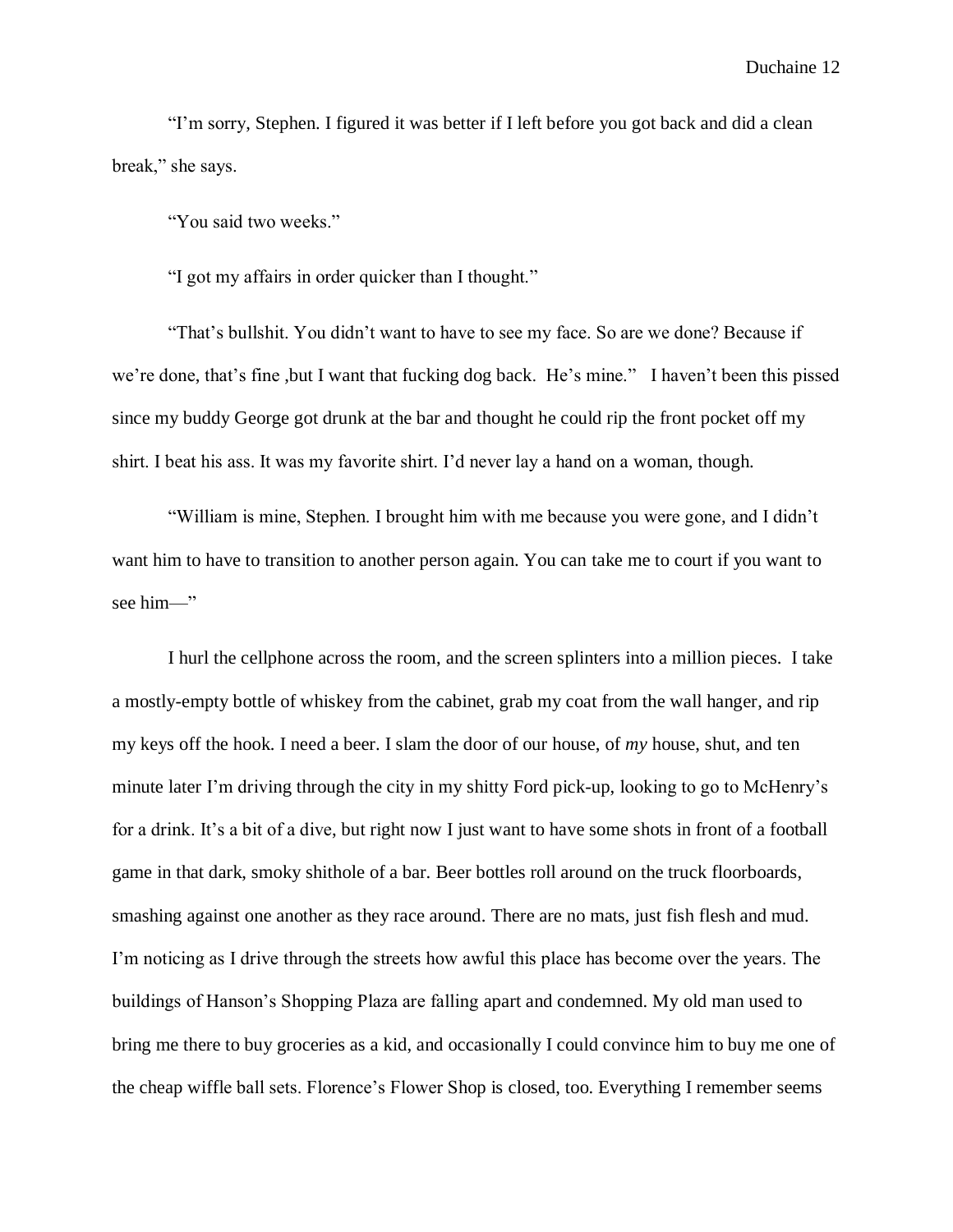to be gone or on its way to being so. A kid runs after a ball out into the street in front of my car, and I slam on the brakes, almost sending my face through the steering wheel.

"Get the fuck out of the road!" I yell. He jumps, then runs down an alley.

I drive down an alley at the far end of town and pull into the parking lot for the bar, and only when I pull the key from the ignition does the *Out of business* sign in the front window becomes noticeable.

They closed my fucking bar? I think. This town is a complete shithole! It's been a month, tops. How could they have closed? They didn't seem like they were hurting, but the grafittied, abandoned walls speak for themselves, saying that it must have closed right after I went out on the boat. And somehow I'm honestly less surprised and more disappointed the more I mull it over.

I take out my lighter.

"Nothing is the same anymore, Pop," I say. "Nothing at all." I open the truckbed toolbox and fish around until I find the can of acetone I keep to get pitch off the windshield. I polish off the whiskey, and pour the acetone into the bottle. Then I rip the ace bandage off my hand and stuff it in there, leaving some hanging out as a makeshift wick.

"This is it," I say to the lighter. "One last hurrah." Then I flick it back, lighting the end of the bandage, and I throw that bottle through the McHenry's window.

I get in my truck and crank it up, watching as the bar's engulfed in flames. By the time I pull away, there's a raging fire in my rearview, and I can hear the sirens coming; those bastards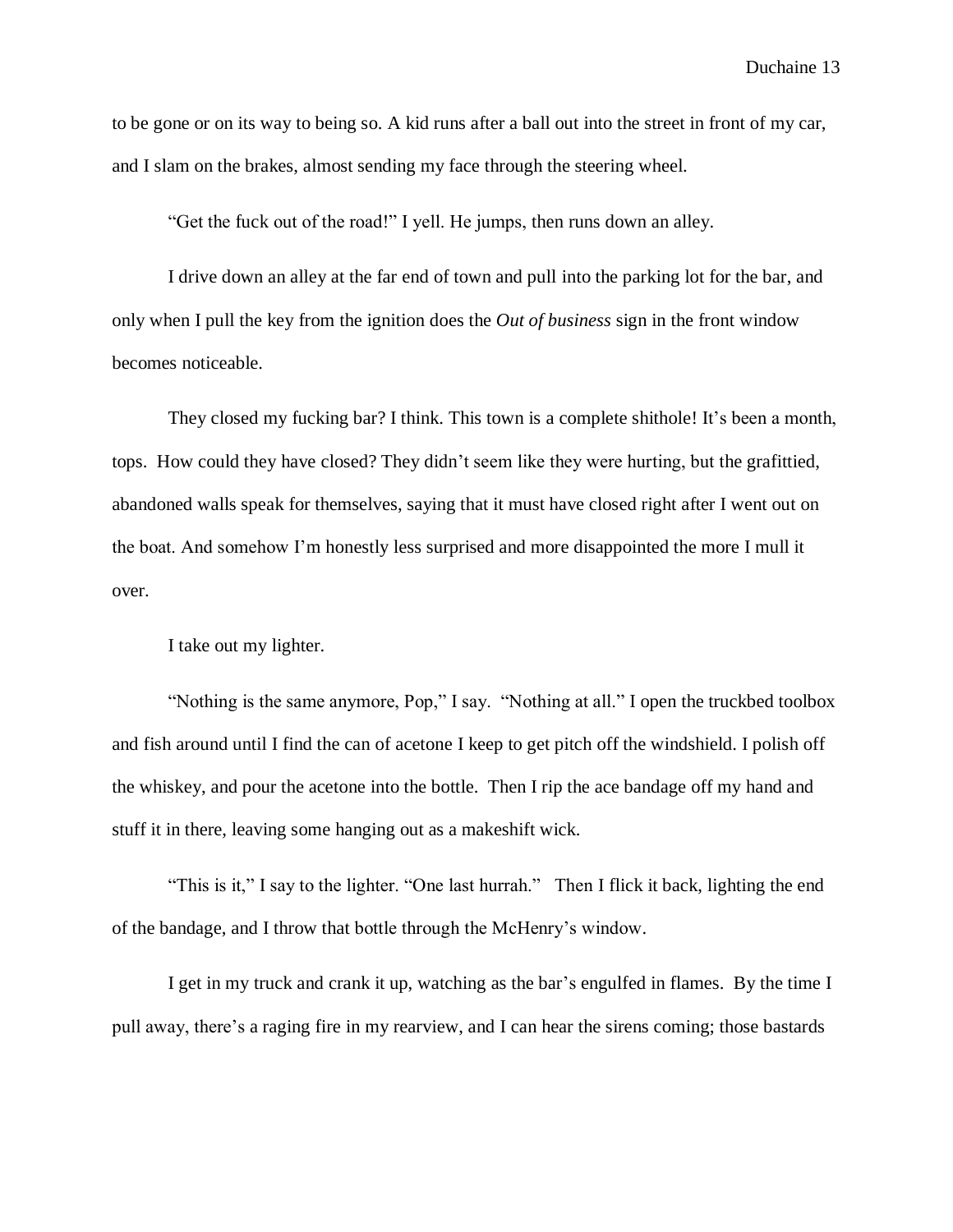must be flying. I'm thinking, In two weeks, I'll either be in prison or back on a boat, fishing like my old man. I'm thinking, That bar looks better than the day I first met Sarah there.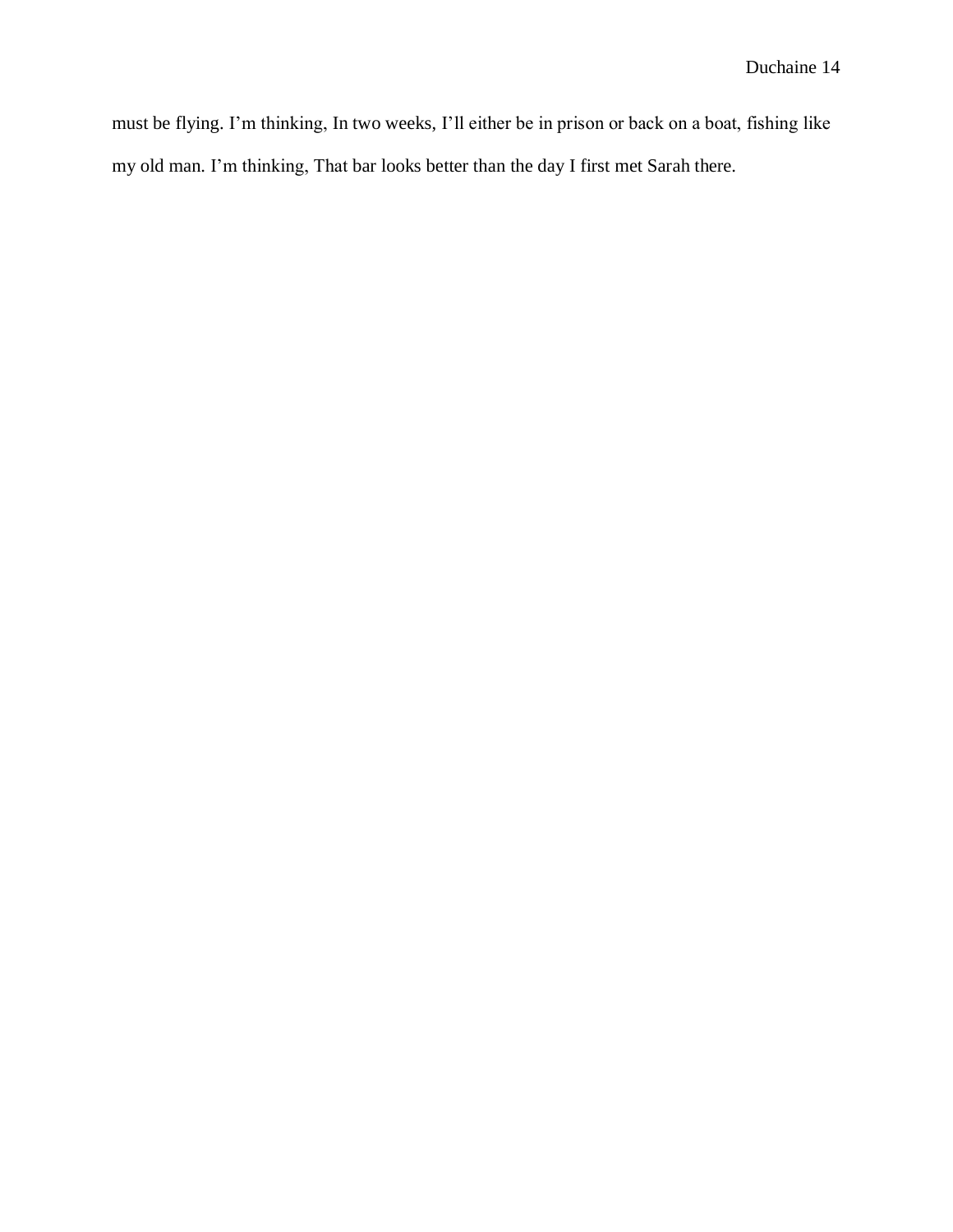#### Number One Man

It was a particularly hot Georgia summer, and the flowers my Momma had put on the porch were already starting to wilt. I was just seven years old then, and it was just the end of June, but the heat was sweltering. Drooping petals of crimson red were falling off their stems onto a wicker chair by our front door. There had been a thunderstorm brought on just a night before; the winds howled all night long. I wondered if the gusts were going to rip the roof right off our house and found myself clutching a green cotton blanket beneath the covers of my bed. Pigs and cattle in the barn were screeching out into the night with terror. My dog Diesel hid under my bed, sheepishly trying to hide from the thunder's roar. My mother came into my room in her nightdress and held me close to her.

"It'll end soon, baby. Just a really bad storm," she said. "Oh, I wish your father was still around. He woulda made sure everything was fine."

Seeing her eyes dart from window to window and her fingers fidgeting with a rosary she had taken from her bed post made it clear that she didn't believe what she was preaching. A burst of wind from the raging gale snapped the beautiful oak tree in our yard in half. There was an earsplitting crack as it collided with the soil. The thunder struck so loudly that one of our horses, a white mare named Alexander, had been spooked. Alexander had always been my favorite horse. He ran off into the woods amid the chaos, breaking free of the cage which held him. The storm raged on into the morning.

My father had died the summer before, and my mother had since become a nervous wreck. We both felt his absence, magnified even more so by the perpetual silence that his voice used to fill. My mother's eyes always seemed sad and empty, but she would still feign a smile to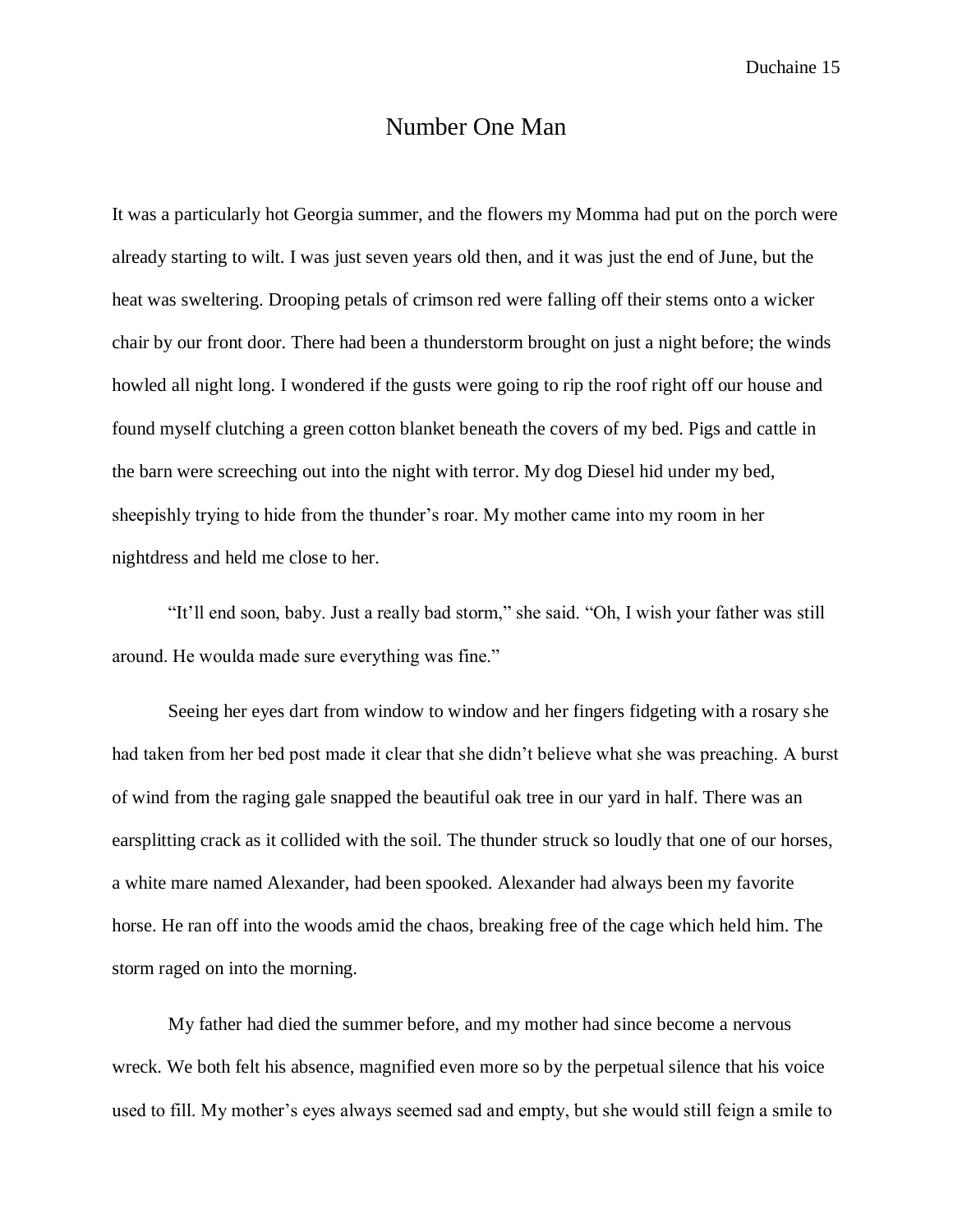me. At first I thought she was just faking them to make me feel better, but looking back on it I think she did it more to convince herself. She was having trouble doing the farm work on her own, and it was showing. The bank said that if she missed any more payments they would have the county foreclose on the property and sell it for cents on the dollar, and that she would have to pay the difference. My mother lit a cigarette between her shaking fingers and took a deep drag over an ash tray. She smoked quite a bit. Even when she had her tooth pulled, she shoved gauze in the hole where it was missing and smoked out of the other side so she wouldn't get dry socket. She aggressively tapped her red finger nails on the dresser into the early morning. We got no sleep that night.

We were lucky to be alive, my Momma had said. The tree that fell was full of rot and we were blessed by God himself that it didn't land on our house. It already had a bad roof, she always said. It's amazing that storm didn't peel it back like a tin can; not much was holding it in place.

All I could think about was that horse.

I spent the days after the storm walking around the property, looking for any sign of Alexander, with my dog by my side. The only thing I found was a set of bear prints in the dirt, freshly imprinted after the rain storm, on the outskirts of our farm near the dense tree line. Diesel sniffed them and growled, backing away. I told Momma about it, but she said, "Don't you worry about that, honey. Daddy left us a pistol in the dresser to protect us. If anything came after us, we could take care of it."

I wasn't sure what kind of bear would go down after being shot with only a pistol. I also knew enough that if bears were hanging around it wasn't a good sign for my horse. I would walk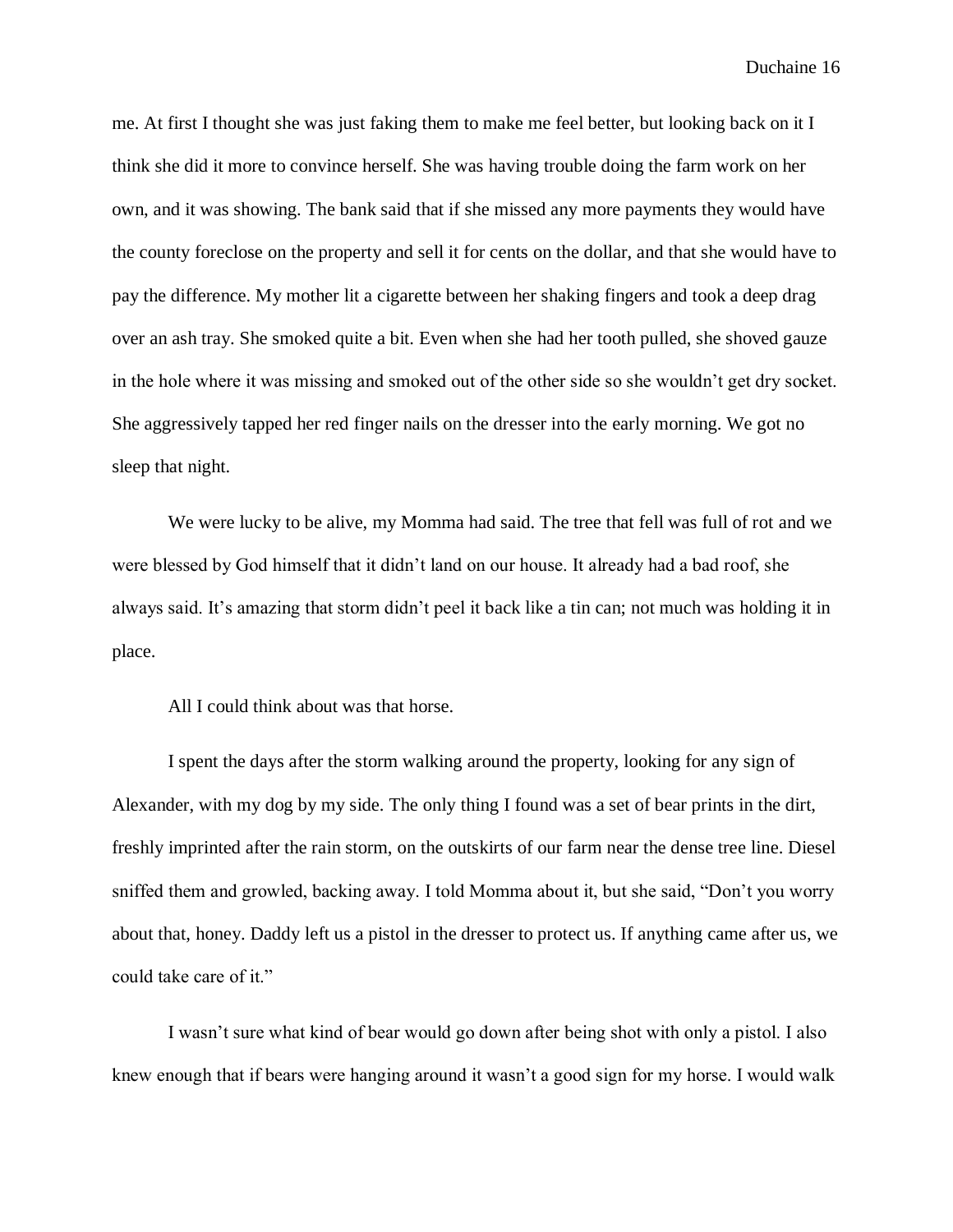into the house every afternoon after hours of searching and collapse on the couch after dredging muck and cow manure across the kitchen floor. Diesel jumped up on the couch and lay next to me, exhausted. I pet his soft black fur and fell asleep against him, crying.

After a few more mornings of me yelling for Alexander while standing on the fence in our back yard in the muggy weather, mud covering my boots and snot dripping down my face, I knew that chances were that I wasn't going to see my horse again.

It was also that summer, three weeks after the storm, that Momma had started bringing Mr. Peter around our house. She had met the man at church on Sundays. She collected me up in the kitchen every Sunday at dawn and dressed me in little suits with fancy silk shirts and handkerchiefs of every color to match. Everything was freshly laundered and smelled like floral detergent. I hated the scratchy, sweat-inducing feel of those wool suits against my skin in the summer. I was forced to wear stiff dress shoes that were polished and shined to perfection. They squeezed my toes tight and gave me blisters. She liked to slick my hair to the side with far too much gel.

"William, stop fidgeting around. You want to look good if you're going to God's house, don't you?" she said. Her hair was done up, every curl perfectly in place and held by a bow. Her makeup was beautiful. Her skin was pale and flawless, and with her red lipstick just so she looked like a model on the front of one of those magazines at the A&P checkout line. I noticed that she didn't wear her wedding ring anymore. She did continue to wear her pearl necklace. It was a gift to her from my father for their anniversary, and she certainly loved those pearls.

"I don't think he'd want me to die from the heat," I said, looking down at the floor, trying to avoid her gaze. "Mr. Peter is going to be there again, isn't he?"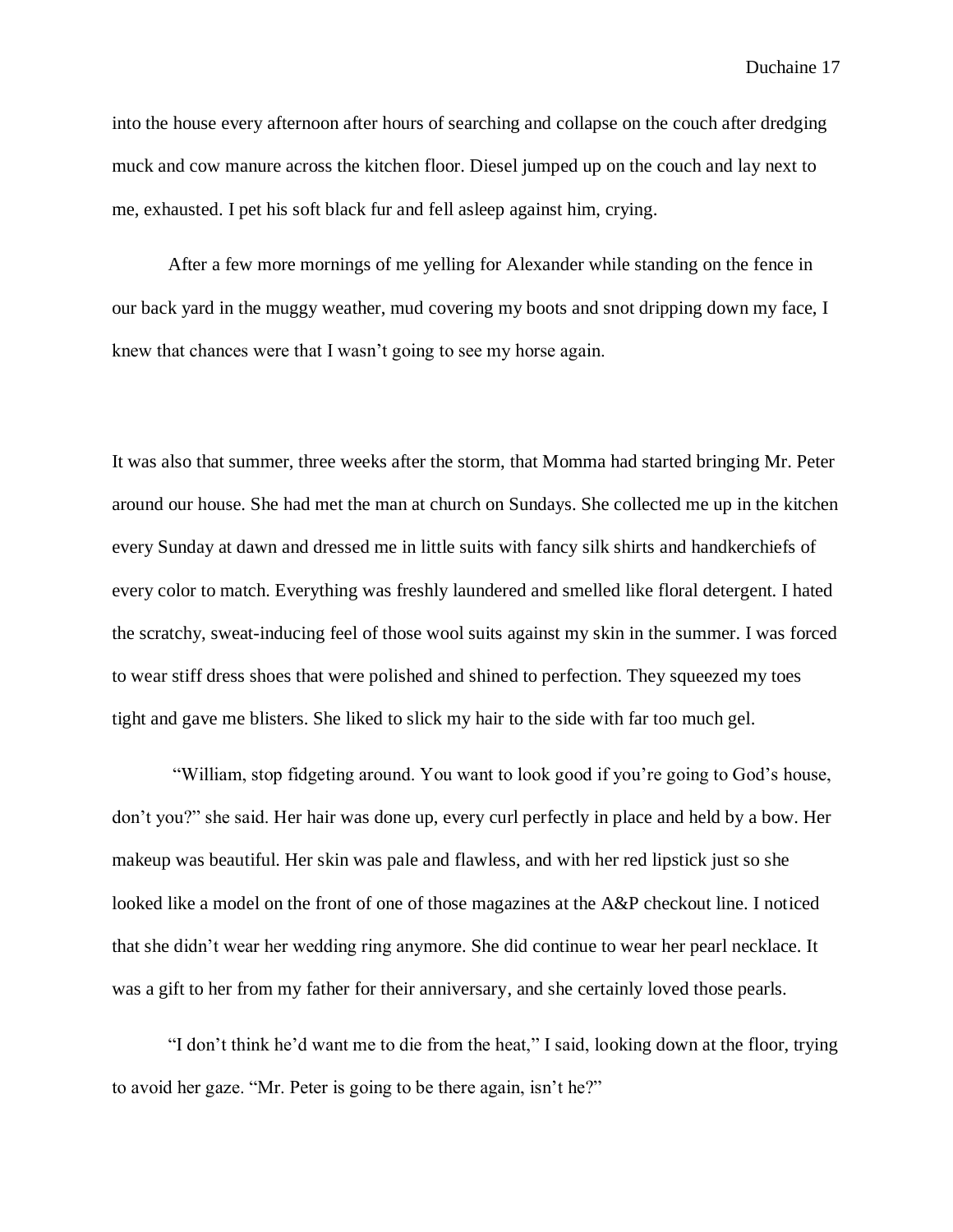"Don't you say nothing about him, Will. He's a really nice man."

We went to church that July Sunday in our beat-up red Ford that had tears in the seat cushions, the foam and broken springs fighting out from behind the bright fabric. The doors were flaking and covered with rust. I climbed into the front seat with Momma as she tried to turn the radio on a station that wasn't consumed with static. With every bump and pothole we rolled over, my whole body shook violently, smashing my side against the door interior. The truck made highpitched wheezing sounds, a sign that it was time to put the old machine to rest. Everything was breaking lately. First the washer machine went, then the truck radio. Things always came in threes, so we were anticipating the water heater to be the next culprit. We eventually settled on listening to the news, which only broke in and out for half of the ride to the service. From what I heard, the newscaster said another heat wave was coming, we didn't win the baseball game playoffs, and somebody was shot dead in a bank robbery that, easy enough to say, was unsuccessful.

As we pulled into the lot, she killed the ignition, putting the key in her purse with gloved hands. We blessed ourselves at the door and found our way over to our seats. I pulled at my shirt collar; the heat was suffocating. My mother looked down at me and smiled with her perfectly white teeth.

"I know you don't like Mr. Peter," she said.

I looked away from her gaze, fidgeting with the buttons on my shirt cuffs.

"But you'll always be my number one man, honey. Remember that," she said, leaning down and kissing my forehead as I flipped through one of the bibles without bothering to read a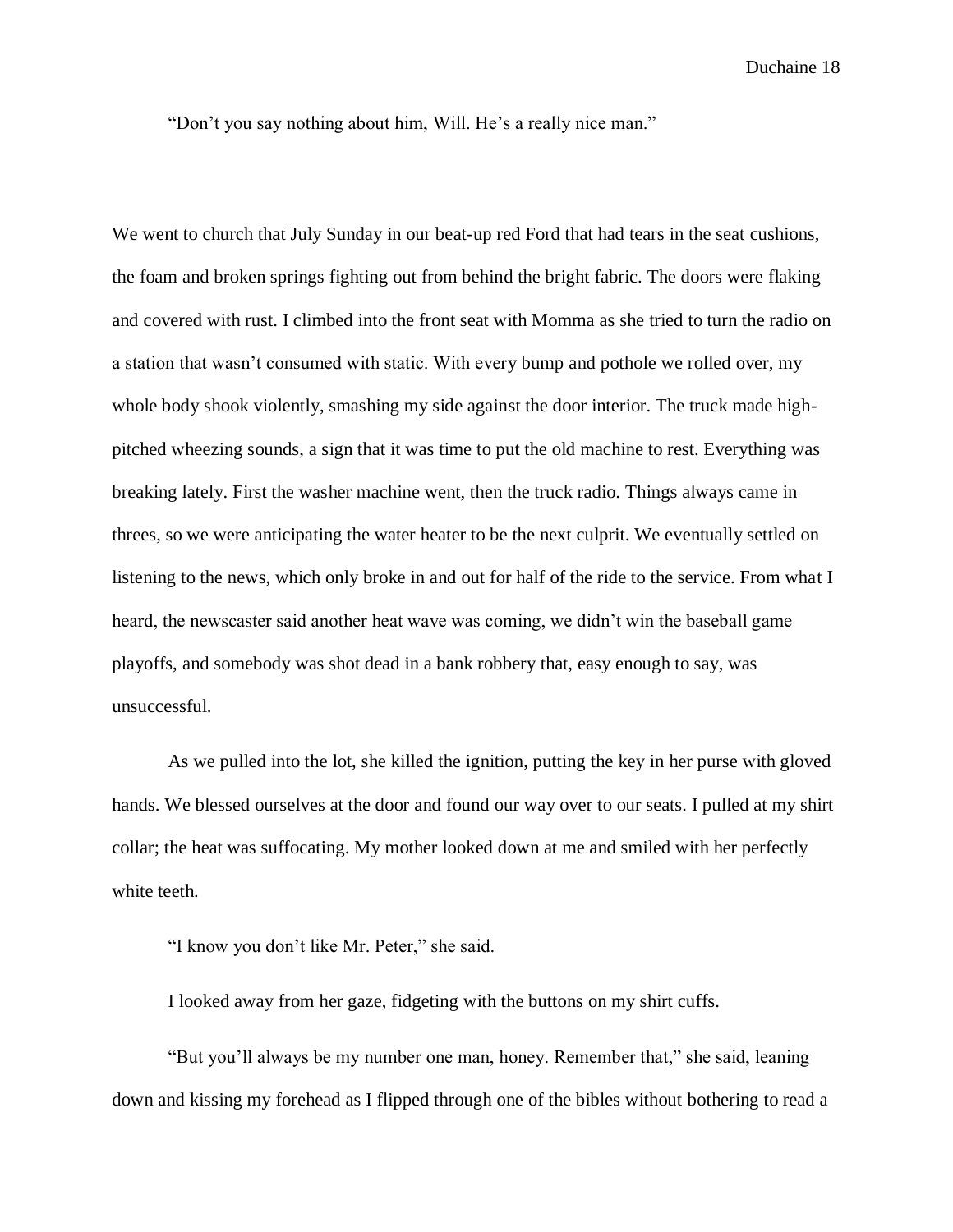word of it. The church filled up quick with all the folks from town, and the preacher stood up and walked over to the podium. Just as he began to talk, Mr. Peter swung around the corner and into the seat next to us. He smiled to my mother, whispering in her ear and putting his hand on her lower back. She giggled, shrinking against his shoulder.

"Hey, Billy boy," he said with a crooked smile.

"My name isn't Billy. It's William," I said. He laughed it off and scuffed my hair with his hand. I pulled away from him. My mother leaned over and hissed in my ear, "Be a good boy, okay. I don't want to ask you again." We had never gotten used to my father not being in church with us. There was an empty seat in the pews, and for the first few times it made my mother cry that he wasn't there. She would hold me tightly and nod to the priest who read the scripture and gospel. One day Mr. Peter sat down and shook my Momma's hand, introducing himself. He had taken a fancy.

"Hey, pal. Here's a dollar," Mr. Peter whispered, reaching it out from inside his coat pocket and folding it in my hand. I nodded my head, taking the bill, which ended up feeling damp and slimy in my fingers. Something always made me feel uncomfortable around that man. He had an eye that seemed to be bulging and always wiped his nose on his sleeve. He was dressed in a gray suit and had a hat that he made a habit of taking off his head and putting on my Mother's lap. A gold-plated pocket watch that was flaking, revealing a corroded steel layer underneath, hung out of his shirt pocket. I saw Mr. Peter reach into his pocket again and pull out a roll of money. He put the money in my Momma's hand and, putting his hand over hers, closed her fingers around it. She shook her head, trying to hand it back to him, but he whispered something to her and she reluctantly put the roll of bills into her purse. The church erupted with music and the choir started to sing, filling the church with beautiful sound that signaled the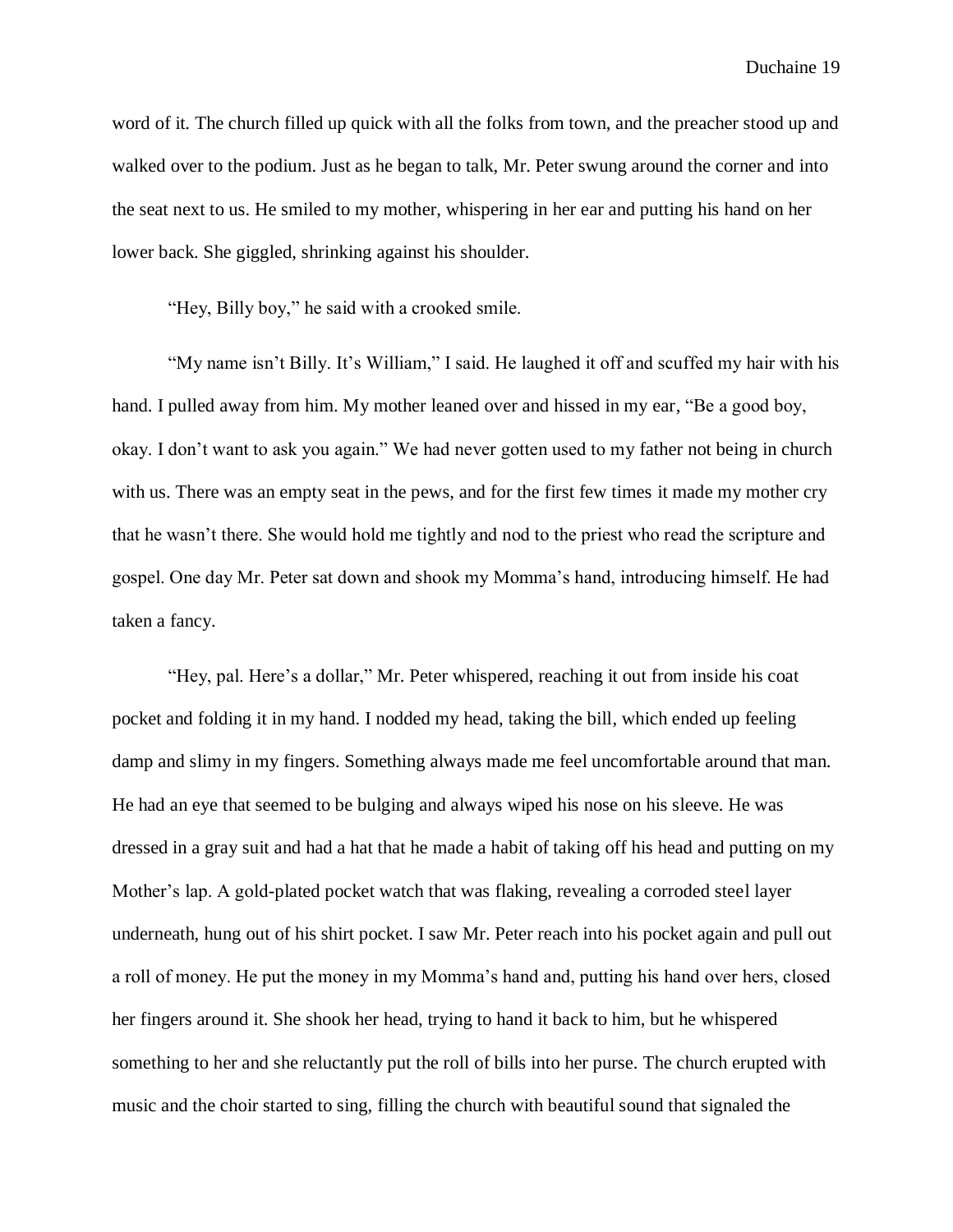beginning of the service. I looked at the preacher man, but I could feel the glare of Mr. Peter on me. My mother chuckled under her breath at a joke he whispered to her while moving his hand to her knee. So much for leaving room for Jesus.

Late that August, my mother and Mr. Peter were married.

One afternoon, just as I was getting used to my mother's remarriage, I realized that living with Mr. Peter as a father was going to be a lot worse than I could have ever expected. I was playing with my toy trucks, gliding their rubber wheels over our woven area rug. My truck looked just like our Ford and had matching red paint and little seats that were the same color and everything. My mother was reading the newspaper on the couch. It was a blue fabric couch that was brand new. Mr. Peter had just bought it as a present to her. She was complaining about how awful our old one was for quite a while; it was covered with spills and stains from the dog and me. The new one already had a big chocolate stain from a piece of cake that I spilled.

The front door of our house slammed shut, almost taking it off the hinges. Mr. Peter threw his boots down in the kitchen and hung his dirty jacket by the door. He had gotten the liquor from a stash he kept out in our barn in his tool box, and was drunk. He started early in the day and came in like this almost every afternoon. He had brought the bottle of whiskey inside and set it on the end table next to him.

"Hey. Do you think you could run to the store for me in the morning after breakfast?" my mother asked. He dropped into his recliner, putting his glasses on the side table and shutting his eyes.

"Honey, I really need some broth for the-"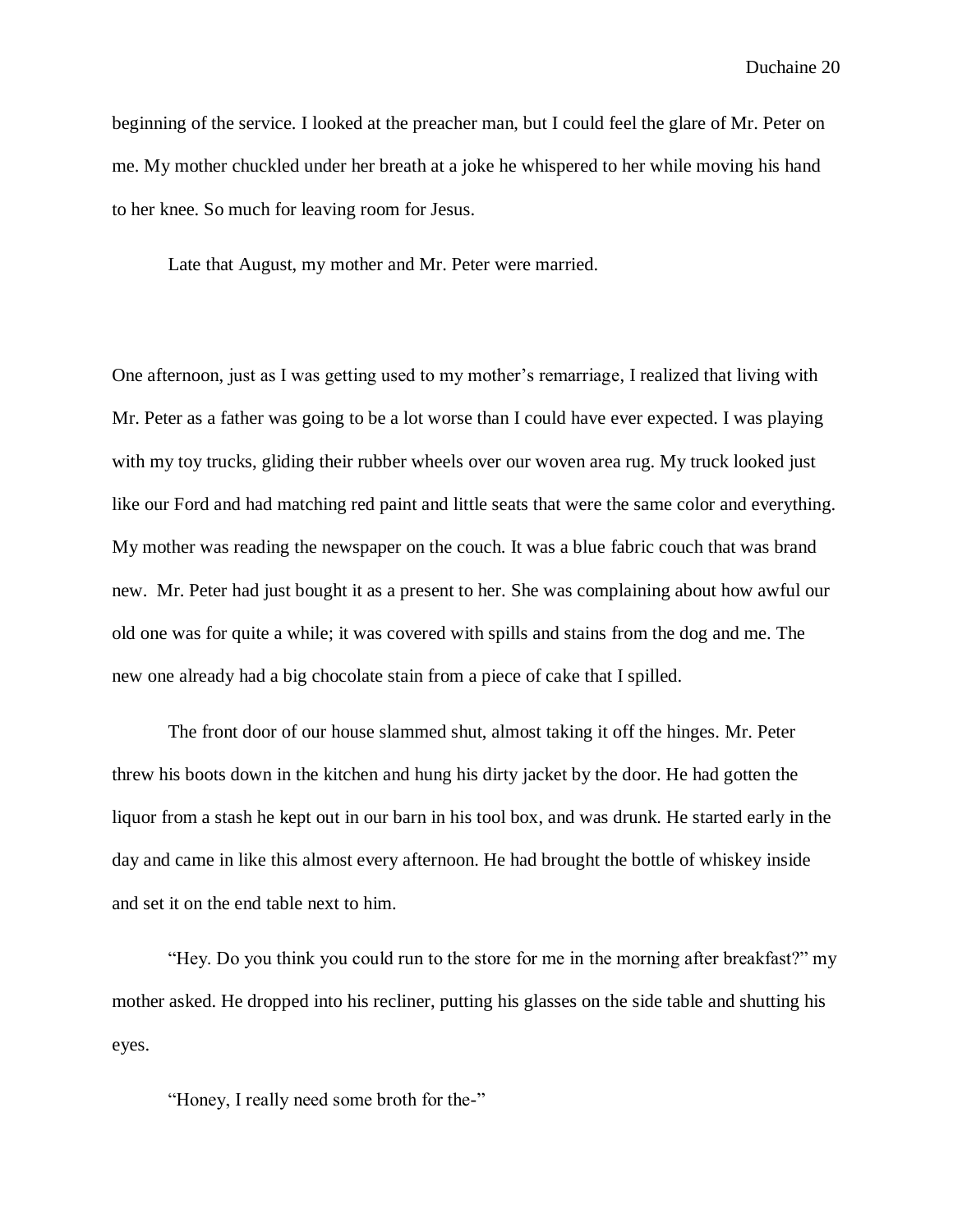"Elizabeth. Fuck off," he said, squeezing the bridge of his nose between his eyes with his fingertips, sighing. "I've been working all day. You're plenty capable. Go get the keys and go yourself."

"Come on," she said, rolling her eyes. "Can't you just do this one thing? Bring William with you, he'll love it."

"I'm not going to be the babysitter for another man's child. That's your job," he said, and what had started as bickering steadily turned into screaming.

"You know," my mother yelled, "I thought that remarrying would be a good idea, but I didn't realize it was going to be just more fighting!"

Mr. Peter jumped to his feet, and my mother tried to shove him back into the recliner. He threw her into the wall against the peeling floral wallpaper and ripped the string of pearls off her throat. He had the bottle he had been drinking out of in his hand and shattered it against the wall, next to her head.

She screamed, and I ran to my room. She started crying and I could hear the room fall silent. The cushions of the recliner let out air as they compressed beneath his weight, and for quite a while all I could hear was my mother crying in the hall.

A while later I could hear Mr. Peter through the walls, saying , "Oh, I'm sorry. You know I didn't mean any of that. I'll buy you a new pearl necklace. It'll be even nicer than the set you had. Elizabeth, you know I have a temper. I'm sorry."

Everything seemed to calm down with Mr. Peter for a little while. He and my mother were getting along, and she said he was a good man that had made one mistake out of anger, and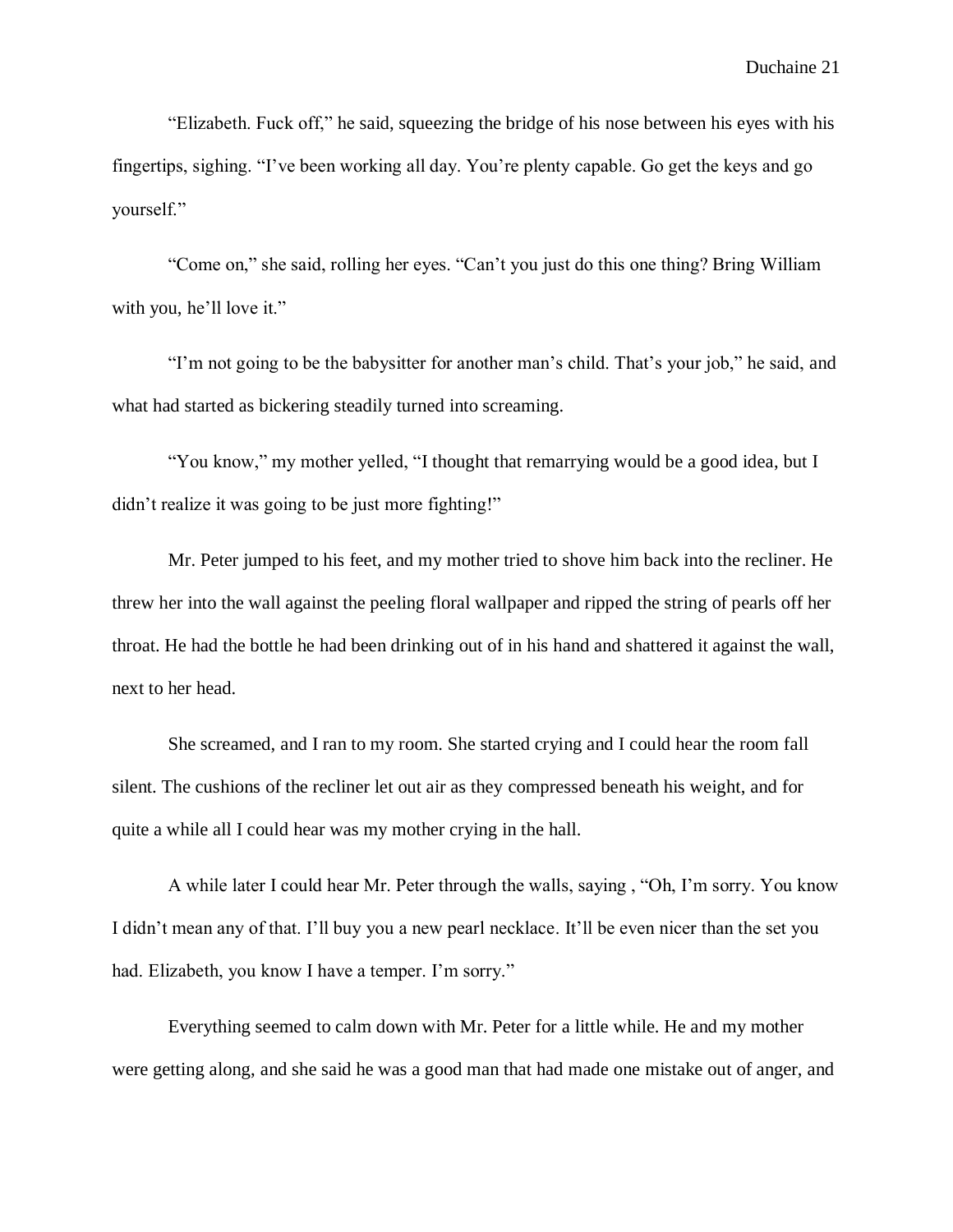that we should forgive him. She said she shouldn't have pressed him after he had spent the whole day working hard, taking care of our animals. I noticed my mother becoming more reserved, she didn't seem very happy anymore and she kept blaming herself for what had happened. Mr. Peter started screaming with her, night after night, and in time took to hitting her. I never forgave him for it even though my Momma did. My father never would have laid a hand on her, and yet this man did so readily.

"He's helping us keep the farm, honey. He's paying the bank for us. He's being a good father. He's helping to keep a roof over your head, even when I couldn't do that on my own." I had heard it time and time again. She sounded like an audio recording, playing on repeat. She was trying to convince herself that the violence within him was justified, as long as it was for the sake of taking care of me.

One September morning, I was outside playing with Diesel around the farm. Mr. Peter—who was insisting I call him Dad—was working on the old tractor, trying to get it up and running again. Since he'd married my mother, he had not only paid to keep the farm but had gradually taken over all the other responsibilities that went along with it. They didn't have money to hire another worker. Mr. Peter acted like he loved taking on the role, but over time he started growing resentful of the work, and lashed out even more so towards my mother.

That afternoon I have ingrained in my memory. It was sunny and the grass was lush green, blowing like waves across the fields. Flowers were starting to emerge from the soil, and our crops were doing extraordinarily well. We had peach trees that were healthy, free of pests and disease, and they were producing a nice profit when the fruit was hauled to the local farmer's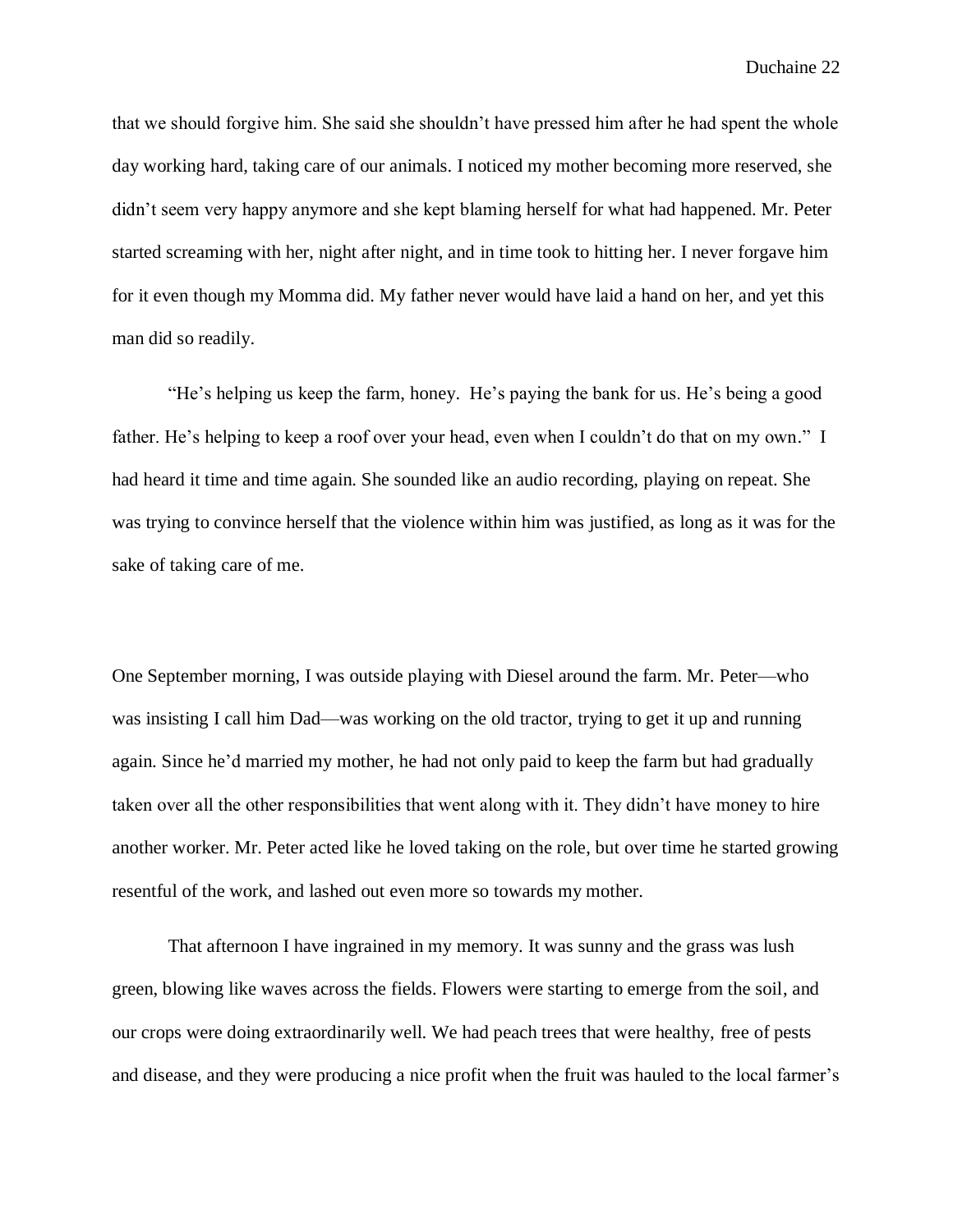market. My mother was inside the house, baking pies for dinner and doing the dishes. I chased Diesel toward the road. In the woods I heard the rustling of branches. I looked up and saw a white figure amongst the trees. I thought I was losing my mind at first. I froze when I realized that it was Alexander. He didn't look like the same horse from when I last had seen him. He looked half-starved, and his once shining coat had bare patches. He was covered in dirt. He made his way over towards our barn, out of my sight.

I heard an earsplitting gunshot echo through the air, and Diesel started howling with panic. My mother came rushing out of the house. "William, what was that? Where's your papa?" she asked, throwing a dish towel onto the porch steps and running towards the sound of the shot. She ran around the corner of the barn and let out a shriek. Diesel ran to her, barking wildly. My heavy work boots hit the ground as I flew around the corner, screaming..

Alexander was on the ground and bleeding from a shot through the neck. Mr. Peter stood there wiping off the gun with his hand. "Why did you do that for?" I screamed. He was my horse. *My* horse. Why did you shoot him?" I collapsed onto my knees and reached my hands towards Alexander, his eyes still twitching. He wasn't one hundred percent dead.

"Get away from that animal, Billy," Mr. Peter said, grabbing me by the back of the jacket collar and ripping me away from the horse. "That horse is sick, dangerous even. He tried to go after me, he must have gotten some disease. Look," he said, pointing at Alexander's leg. The skin was torn up, gnashed by teeth. The muscle was festering with infection and reeked of rotting flesh. He pulled me off the ground and pushed me towards my mother. She held me back as I fought against her, kicking and screaming. Mr. Peter walked towards the horse with his gun, pointing at its head.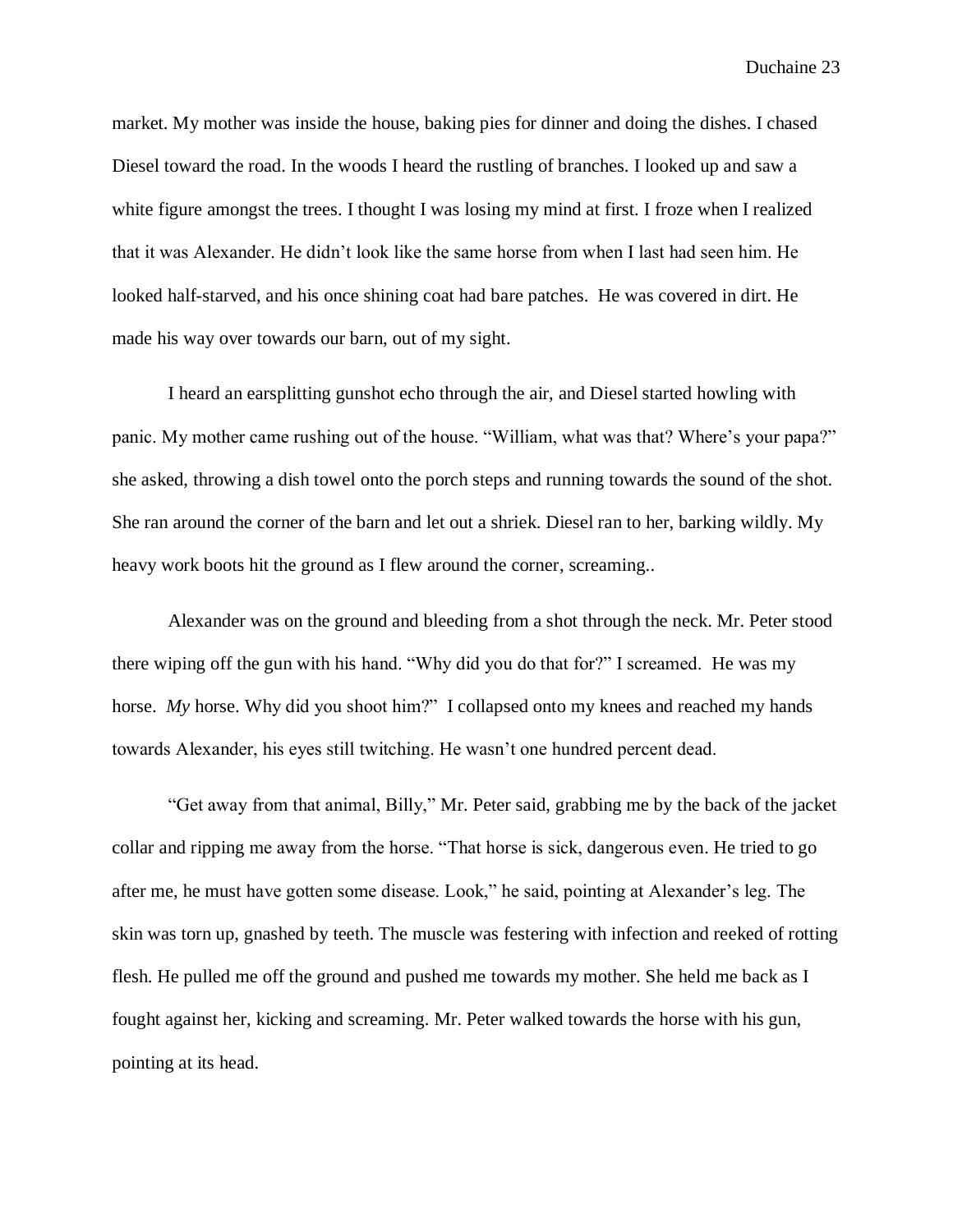"No! Don't kill him, please," I choked out.

He pulled the trigger. The horse's head hit the ground with a sickening thud, and blood dripped down Alexander's face. The gunshot left my ears ringing, and my forehead was pounding. Heat rushed to my face, and I felt like I was going to faint.

"No! My horse," I said, leaning against my mother, who held my wet face to her dress. We could hear the fire alarm going off in our house from the hill.

"Oh no, the pies! I left them in the oven this whole time! Damn it, I'm going to set the house on fire!" My mother ran towards the house, looking back to me with sadness in her eyes.

Mr. Peter came over to me, putting his hand on my shoulder.

"I'm sorry, Billy," he said.

"My name is William," I said, wiping my nose.

"Maybe we can get you a new horse."

"You didn't have to kill him. He just needed medicine. He wasn't crazed or nothing,"

"Oh, calm down, Billy. I'll see if there are any listings in the paper on Sunday."

He walked over to the animal's corpse and lifted its leg with his foot, giving it a look over.

"What a shame," he said, and then he smiled. "What a real shame."

"Elizabeth! Where's my beer?" Mr. Peter's voice resounded across the house. He was wearing a white shirt with suspenders and jeans covered in mud. He planted himself on the living room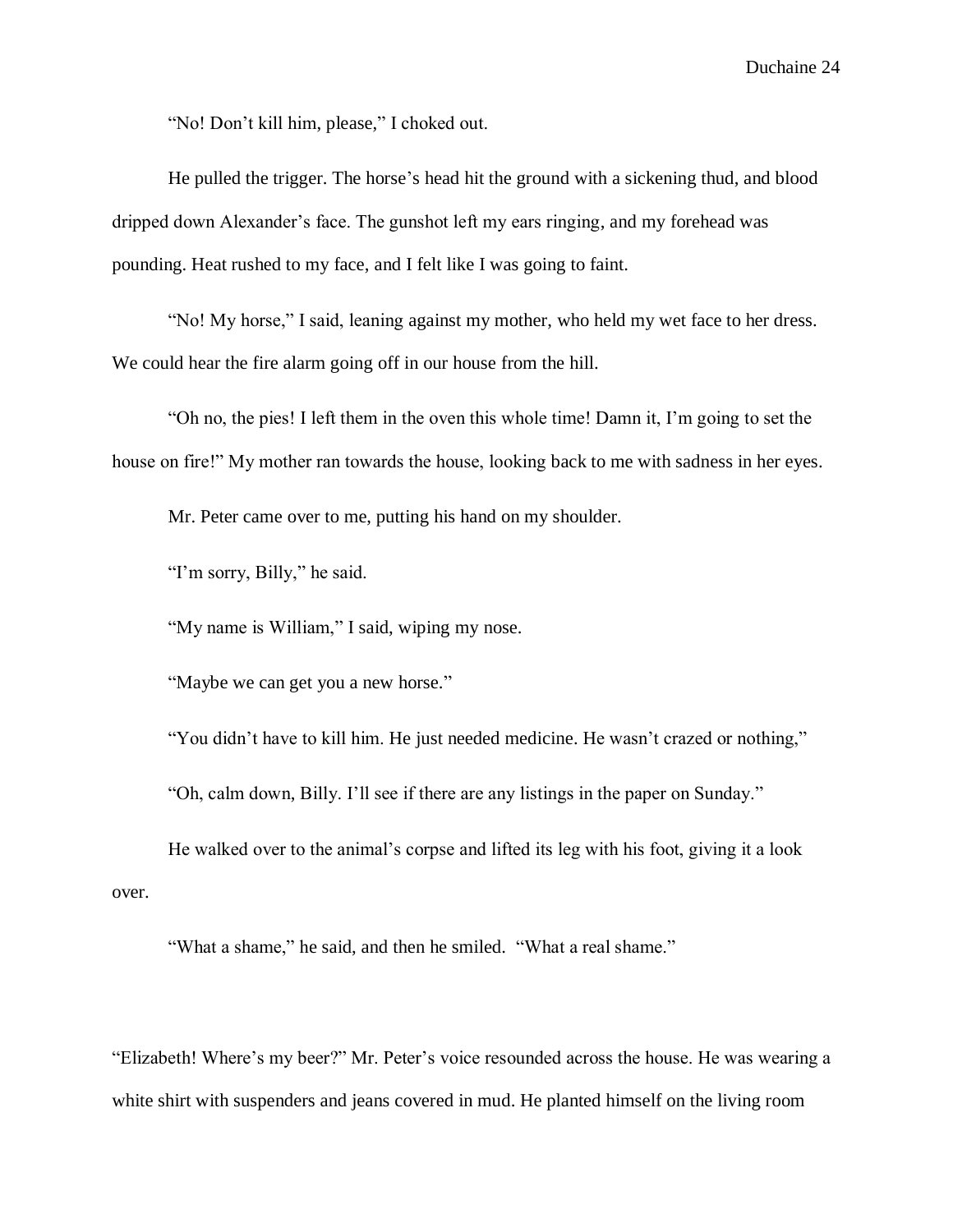couch in front of the television. He lit a cigar between his fat fingers. He was drunk and more often than not of whiskey. His head rolled back against the sofa, and I watched him from the crack of my bedroom door in the hall, trying to peek just enough to not draw attention.

"Elizabeth!"

"It's right here, Peter," my mother said, rushing the beer to his side table. The bottle was dripping with condensation, and he wiped his hand across his forehead, trying to get rid of the sweat. Another episode was about to start. Everyone in town used to say that Mr. Peter was a stand-up guy. I doubt they knew anything about what he was really like.

"A coaster would be nice," he grunted.

"I'm getting one for you right now," she said, panic setting in her voice.

"It would have been nice to have when you brought the beer," Peter said, slamming his hand onto the table as she went to put down the cork coaster. Beer spilled across the floor. She pulled back, hesitating.

"Let me get that, Peter. Don't worry about it," she said, grabbing a cloth and bending down to wipe up the spill.

"I'm not fucking worried about it."

He was loud. If we had neighbor's, I thought, they would have heard him, and the cops would be in our driveway. But nobody lived for miles in either direction, so we were trapped.

She turned to my door and saw me looking back at her through the crack.

"You can't do this in front of my son! He doesn't deserve to see this. He's only a young boy," she said, anger welling up in her voice.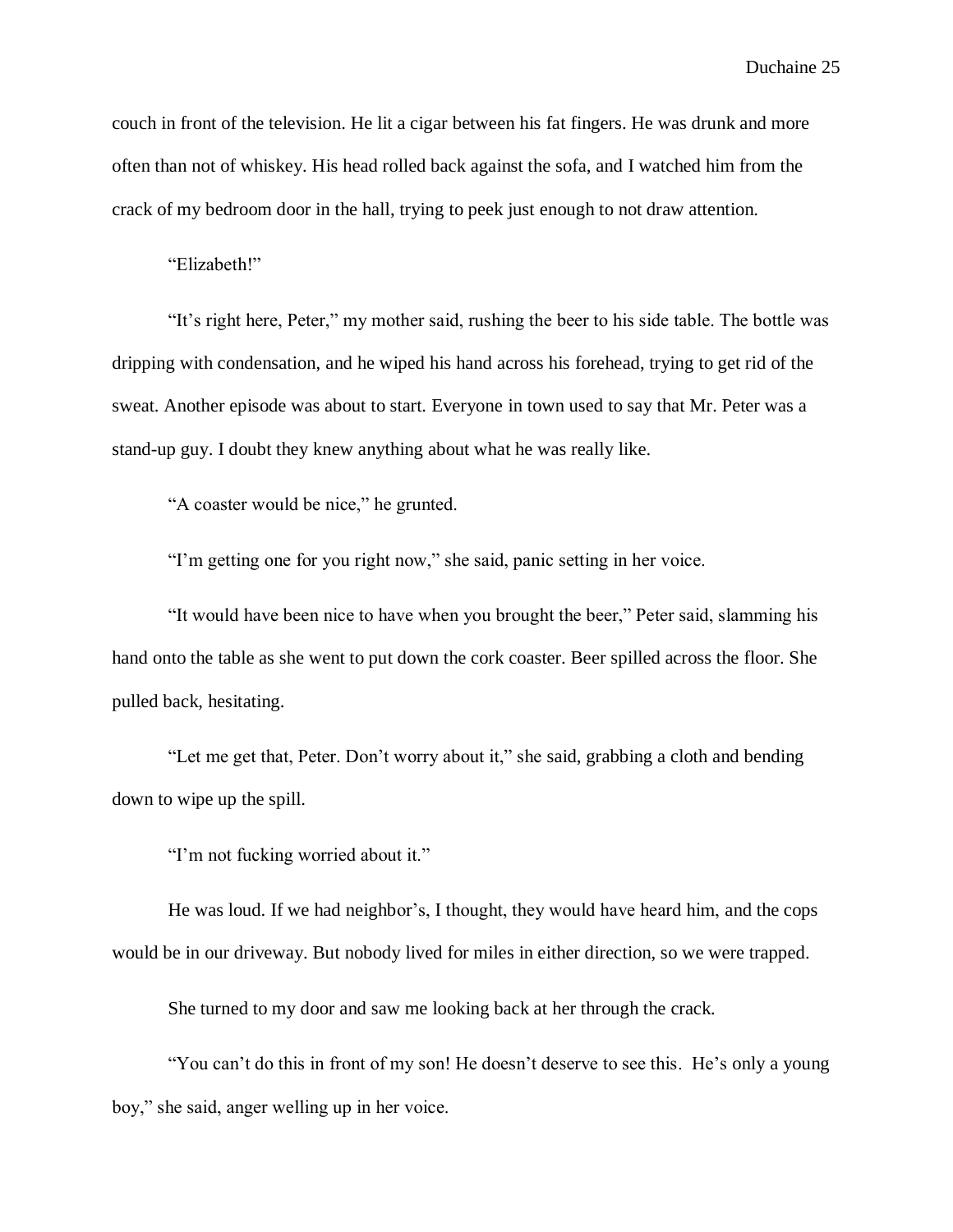"I don't give a fuck, Elizabeth. He's a little bastard. You coddle him too much. He needs to learn how to be a man."

That's when I heard him strike her across the face. She fell to the ground with a thud, pushing herself away from him across the floor. His heavy footsteps came towards my room, one after another. He looked me in the eye, and I looked to my mother, terrified, as she scrambled onto her feet and ran to her bedroom in the next room.

"Don't you fucking touch him!" she shrieked. I could hear her yank open the drawer of her oak armoire, throwing things to the ground in a desperate search. She appeared behind him, gun pointed at his back. Her hands were shaking as he stepped towards her.

"Drop that thing. You know you can't shoot me. Who will be the mother to your little boy then?"

The loaded gun fell from her hands and, stepping on it, he kicked it away across the room. He wrapped his arms around her with anger as she wept. He began to shake her. "Who would be his mother?"

A gunshot went off. One, then two. A third for good measure.

His body fell to the floor. A gurgle came from his throat and a cloudiness came over his eyes as he exhaled a final breath, covered in a pool of blood that came from his chest. The gun felt heavy in my hands. Before he died, my real father would bring me duck hunting. He made sure I knew how to shoot. He said it would come in handy.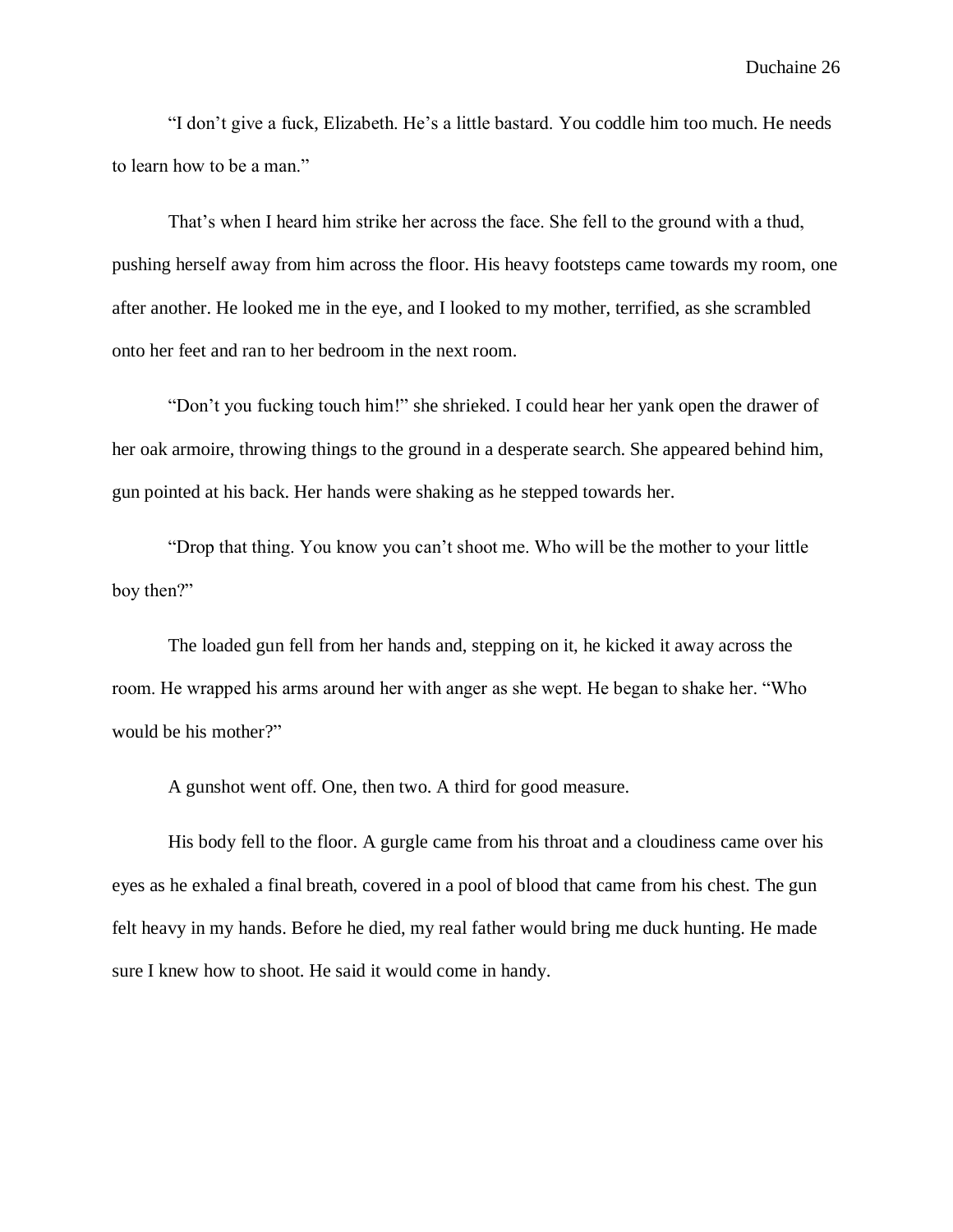"You don't have to worry anymore, honey. We don't have to worry anymore." She was crying uncontrollably, and I had put the gun on the floor. "You'll always be my number one man, you hear me? You'll always be my number one."

Looking back on it now, it all seems surreal. The police came to our house, and at first they thought it must have been my mother who shot Mr. Peter. When I told them I had done it, they didn't believe me until the doctor told them that it must have been me because of the angle of the gunshot wound. My mother had bruises all over her face from the times he hit her and they eventually believed us. Nobody went to the man's funeral but my mother and me. From time to time, even after all these years, I would swear I can still hear a ringing in my ears.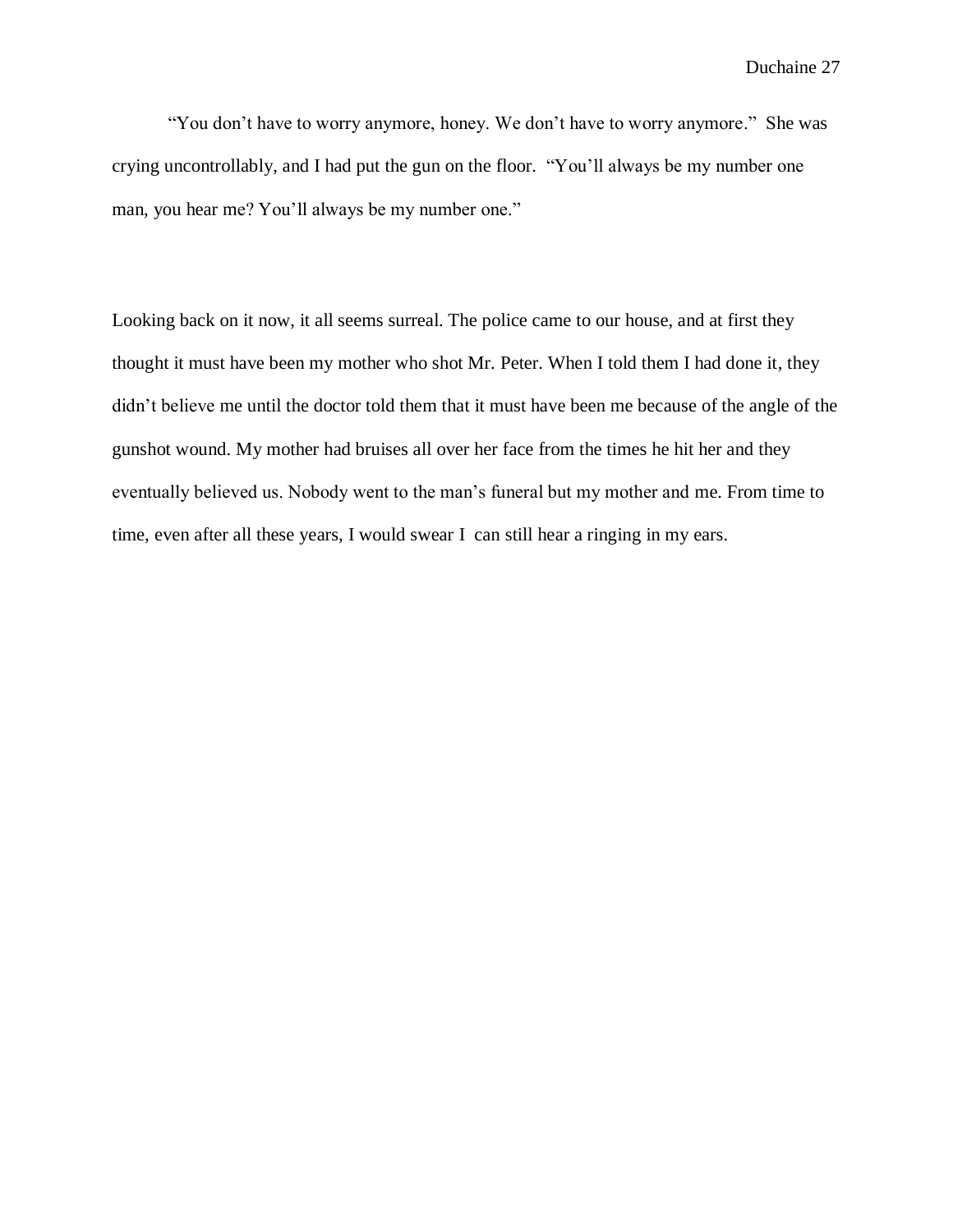#### Bleach

It was Saturday, March 23<sup>rd</sup> in Kenton, Ohio. Vincent pulled into the parking lot, took the key out of the ignition, and slammed shut the door of his 2015 Subaru Impreza. The air was sharply cold and rain splattered violently on the pavement. People were running out of the store to their cars, trying to avoid getting soaked. One woman hurried along her children to a blue van, helping them all topple in. The bumper was emblazoned with Ohio State University Alumni stickers, and one of Brutus Buckeye, the anthropomorphic nut in all his glory—all fading and badly weathered. Vincent walked into the store, his itchy polo shirt now wet and sticking to his frame. His shoes filled with water quickly because of the holes ripped in the seams, and they squished with every step.

"Welcome to Genfold's Group! We have a fantastic deal going on in our deli today," said the store greeter, handing him a flyer. The man was older, in his sixties, and he sat in a rusted metal fold-out chair. He had indecipherable tattoos across his knuckles, and his hair was tied back. He didn't make eye contact. If Vincent had believed in souls, he would have agreed that this job had drained that light from this man. A group of workers in their bright green polos and one donning a neon orange traffic vest had nested themselves into the customer service area, surrounded by carts full of overstock that needed to be returned to the shelves. They might have gotten to it sometime later that evening, but they most likely would leave it for the morning crew to deal with. They all turned simultaneously and glared at Vincent, hushing their conversation. He grabbed the flyer, and they went back to their talk.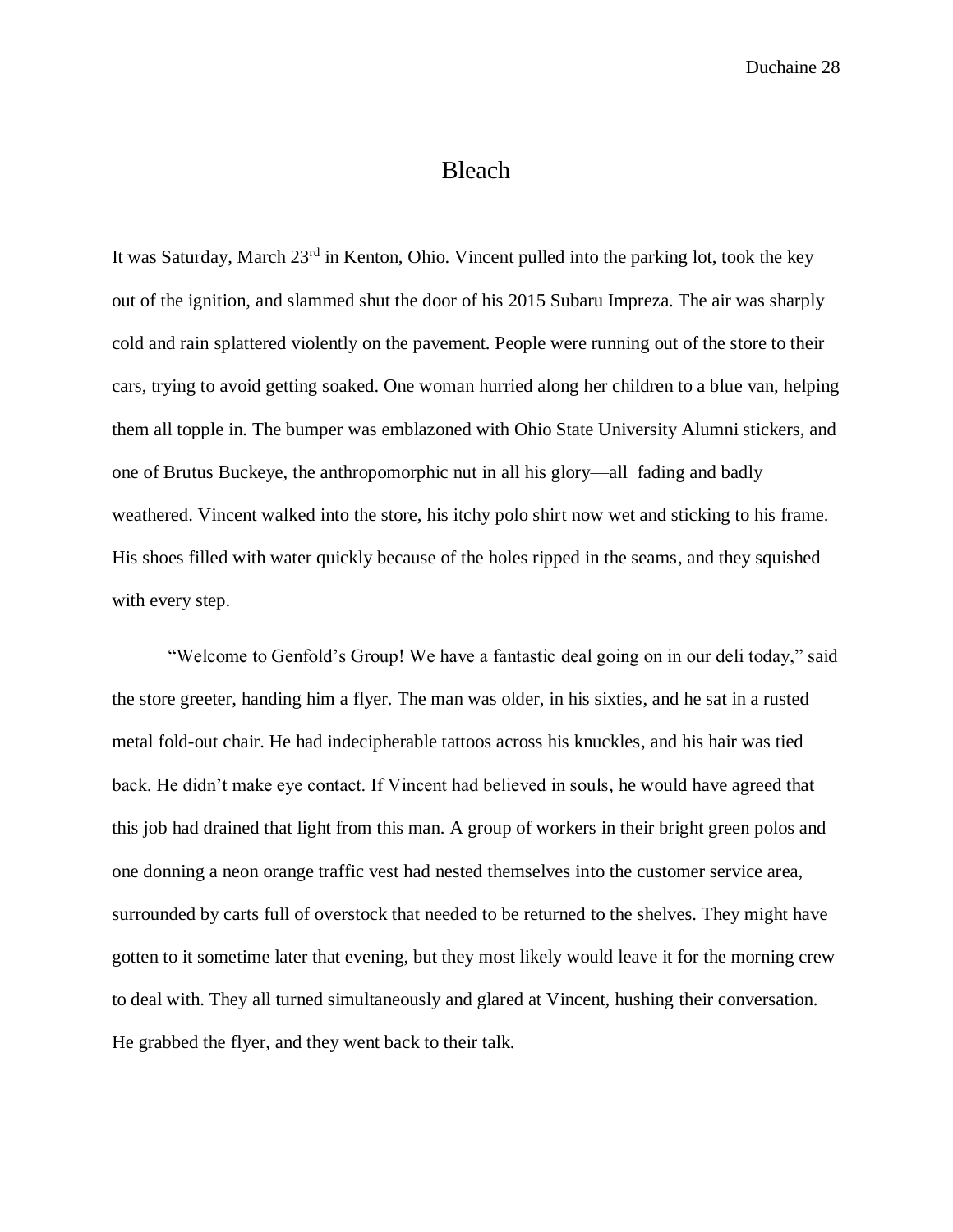"Thanks," Vincent said with his head down, walking quickly past and skimming through the flyer. He turned into the kitchen goods aisle, passed the blenders, and stuffed the flyer underneath a pile of saucepans. As he walked away, the whole pile crashed to the floor and a young employee from the next aisle over let out an exasperated sigh of defeat. "Fuck, not again," he said. A voice crackled over the old decrepit speaker system. "Hello, customers. Would the customer with the white Impreza come to the front of the store, please? You left your lights on." It looked like Vincent might need a jump start again, and he didn't have money to pay for a tow truck to come out and do it, but he kept walking rather than head back out to brave the rain. He would have to ask patrons in the parking lot if they could spare some jumper cables.

He pulled his worn-out leather wallet from his back pocket and searched for dollar bills while standing in the middle of the pet care aisle. After sifting through coupons and old, stained receipts, he found twelve dollars. It was the only money he had left to his name. He had stopped receiving checks after failing to show up to his job for a week straight. Fish food would cost him six and some change. All that he had left of any value was his wedding ring, which he could pawn up the road if he could get a jump, but with the rain coming down like it was, it might take awhile to find someone willing.

Vincent remembered what other items he needed to get on this shopping trip—contact cleaning solution, chicken for tonight's dinner, and trash bags. He only had enough to cover one of those. All of his savings had long gone to his divorce lawyer. His wife was suing him for anything she could get her hands on. He felt anger in his chest but remembered that most of what lead to the divorce was his fault. He didn't put any time into the commitment. He put things on the back burner, worrying about his job. Vincent didn't take care of her enough, and she was tired. That's what she'd said. Tired. So, so tired.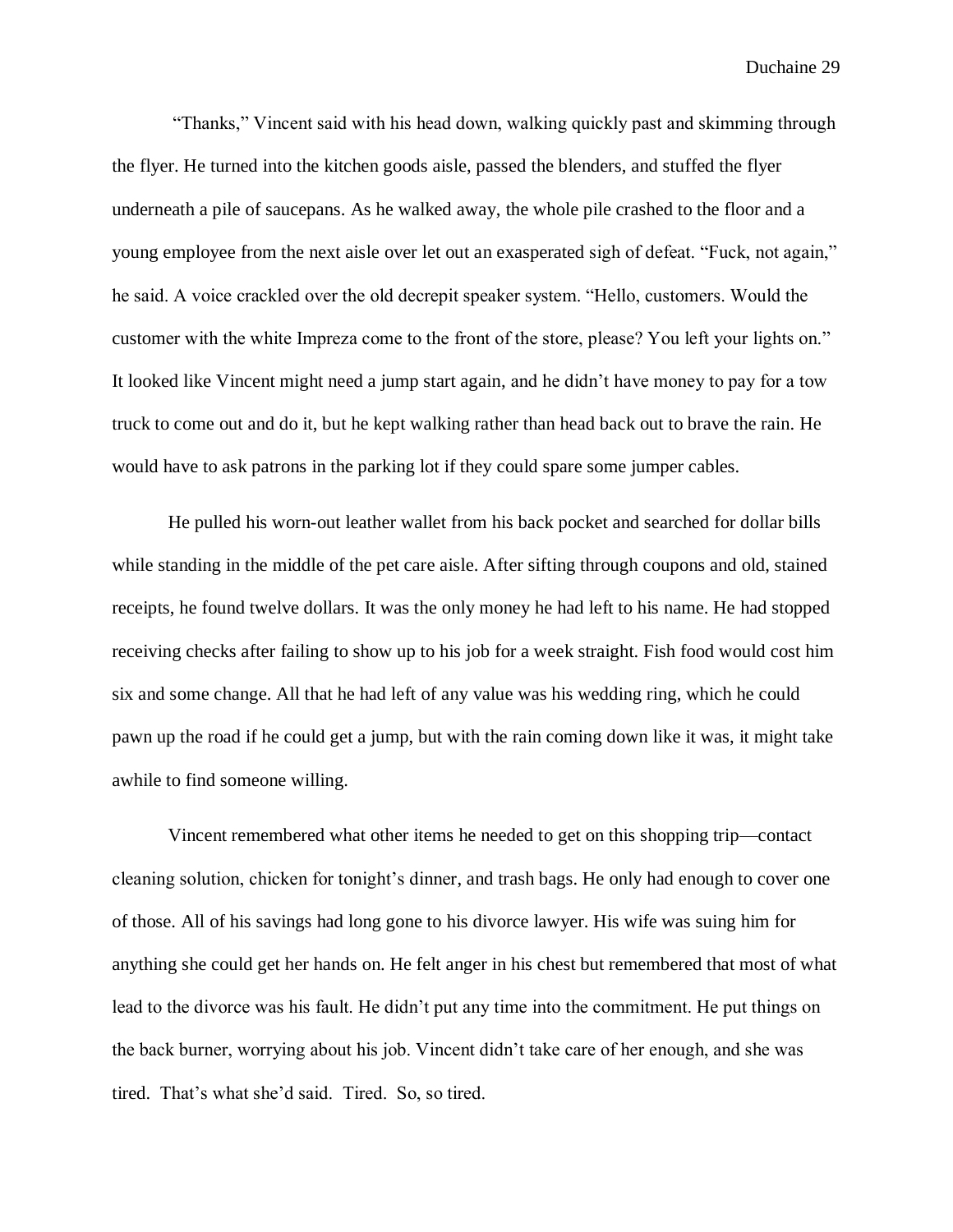\* \* \*

One year before, Vincent had been in bed, naked under the sheets as light from street lamps showed through the slightly closed window blinds. A small lamp on their desk would normally be on, but the lightbulb had burnt out, and Vincent hadn't replaced it in the three weeks since Chloe had brought it to his attention. His wife had been in the bathroom, washing her face with a cloth she had run under steaming water. She took her time with this, ensuring every arc and line on her face was adequately attended. She had spent a long day at work and weariness filled her muscles. She worked as a nurse on a psychiatric unit. Her features were so soft and delicate under the light of the bathroom fixture. He had been working from home all day. His IT solutions job rarely required leaving the house except for doing the occasional tech installation or teaching an inservice to new clients.

Chloe sat down on the edge of their bed and, one by one, took out her pearl earrings, placing them in a small jewelry box with significant care. Vincent reached his arm towards her, placing his hand on the small of her back. She pulled away ever so slightly from his touch. They had been married for a little more than five years. He wasn't good with dates anymore; the anniversaries seemed to blend together after the first year. The first year had been the most important.

"How was your day?" he asked.

"It was fine. I have to get to bed, though, I have to go into work early tomorrow," she said, her tone flat.

"But hon, it's Tuesday. You really don't have time?" He wrapped his arms around her waist, pulling her face to his. He reached to give her a kiss, but she looked away.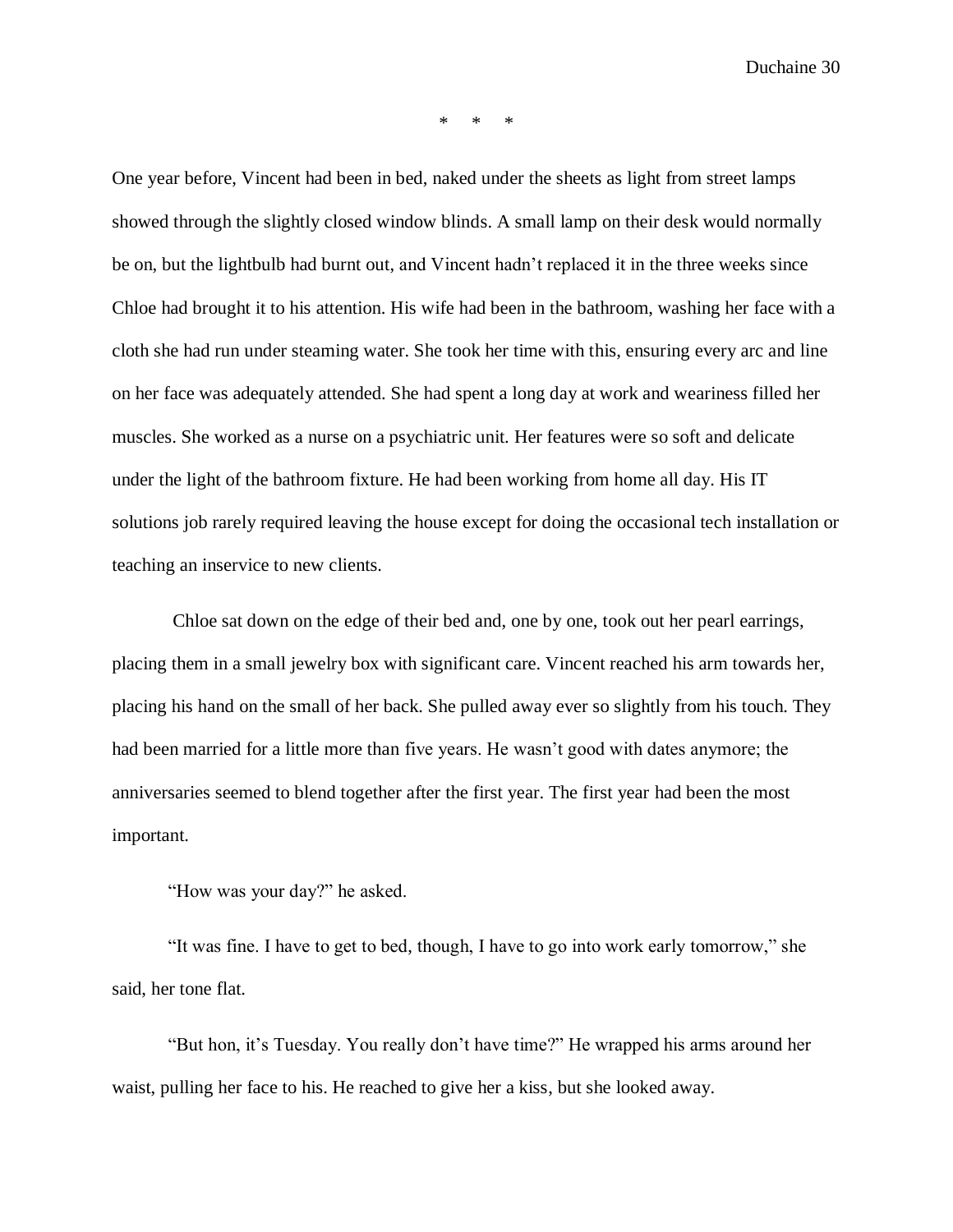"No, I don't. I really need to get to work in the morning, and I'm tired, Vincent," she said. For a moment, her gaze met his. Her eyes had once been so warm, so often filled with joy. Now they were cold and distant. Everything about her seemed to have grown less kind towards him. Now she grabbed her pillow and a blanket from the closet.

"I think it's just better if I sleep on the couch tonight," she said.

"No, Chloe. I'll go sleep out there, you take the bed. You need it," Vincent said, calling after her yet making no effort to move.

"Like I said, I'd rather just sleep out there."

She walked out the door, dragging the blanket behind her. Normally this would be unusual, but it was the third time this week. They used to make love every night, and now it was seldom that she would even allow herself to be held in his arms. She flinched at his touch, and he felt that every time he reached for her, the gentlest of movements made her react as if she had been startled or saddened.

"Do you remember what today is?" she asked from down the hall.

"Tuesday?" he asked.

"My birthday," she said. The house fell quiet inside except for the sound, just audible, of crickets outside in the warm summer night.

Now Vincent stared at the fish flakes in his hands. He knew he couldn't let the fish go hungry. They depended on him. He had an entire aquarium that he had made into his own little utopia, and the fish were all well taken care of. He always monitored the water temperature and pH balances, and whenever he saw a resident showing signs of illness like ich or fin rot, he would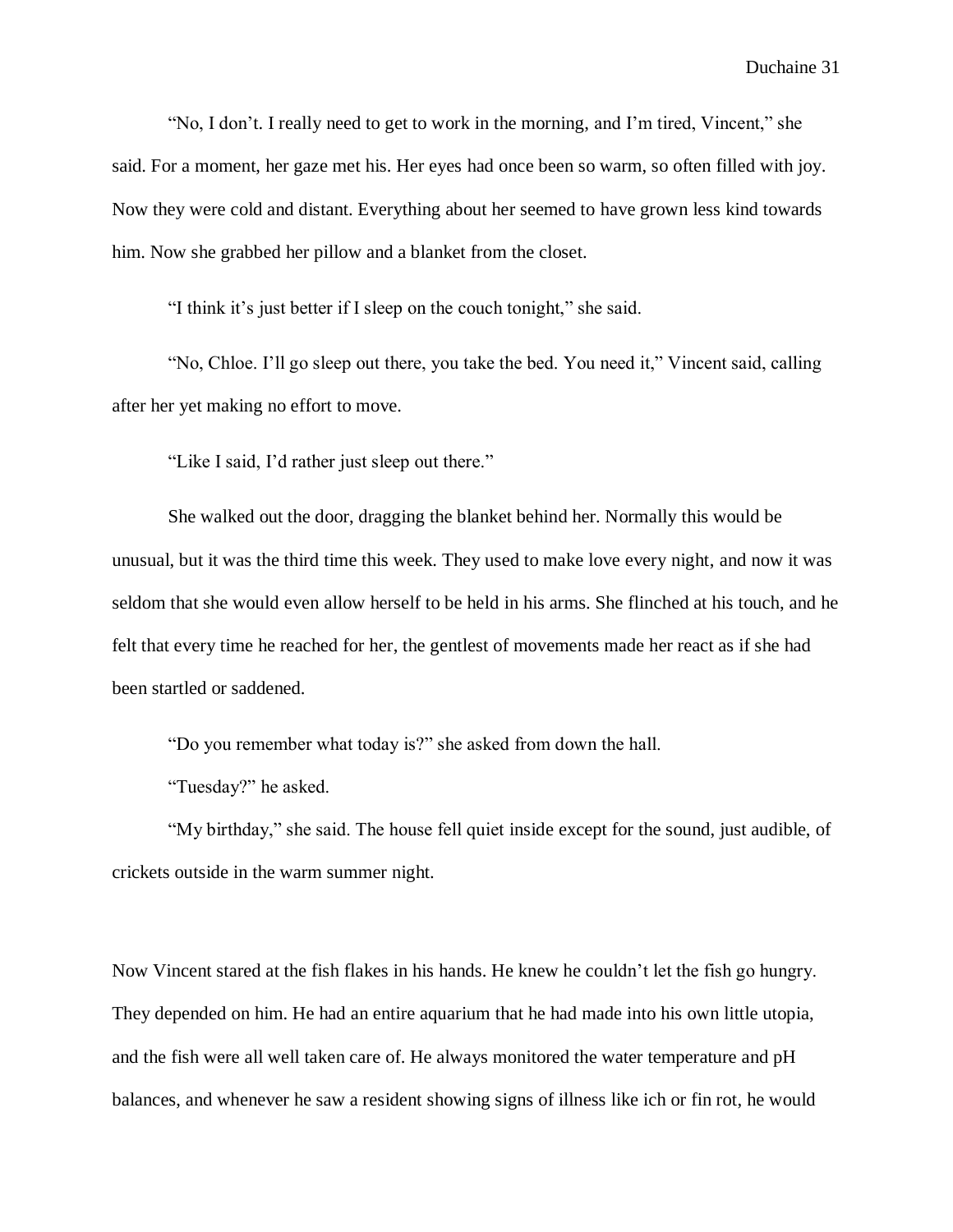put them in quarantine and give them the proper medications they needed to make a full recovery. He couldn't let them starve. It wasn't their fault that he was drained to only a few dollars remaining.

A young woman entered the aisle, meticulously searching for something among the pet supplies. Vincent turned towards her and stopped in shock. She was young, couldn't have been older than twenty-five, and had bright blonde hair that fell in curls over her shoulders. She wore jean shorts that fit to her form and a pink tank top. She was rifling through her blue plastic purse, trying to find something from its depths. She pulled out a wrinkled shopping list, and her eyes scanned down the page. The woman was the spitting image of his soon-to-be-ex-wife. The only difference that discredited the charade was that this woman lacked Chloe's sunny freckles across her cheeks, and her nose didn't have quite the same, graceful curve. He had been trying not to think of her, but here was her double, fleshed out in front of him. The woman, after searching the shelves, grabbed a can of gold fish flakes. They were the cheaper brand.

"What kind of goldfish do you have?" Vincent asked.

"I don't," she said. "I have beta fish, though. I kind of inherited it when my sister moved to college."

"If you're going to be feeding a beta, you shouldn't use those. They can really damage the intestinal tract of the fish, you'll want to use the granules. They're small and you only need two of them. They're also easier to track so you can make sure they're eating."

"These will work just fine. I throw in a pinch or two and he eats it right up, so it must be okay if it's lived this long," she said, tapping her foot and crossing her arms across her chest.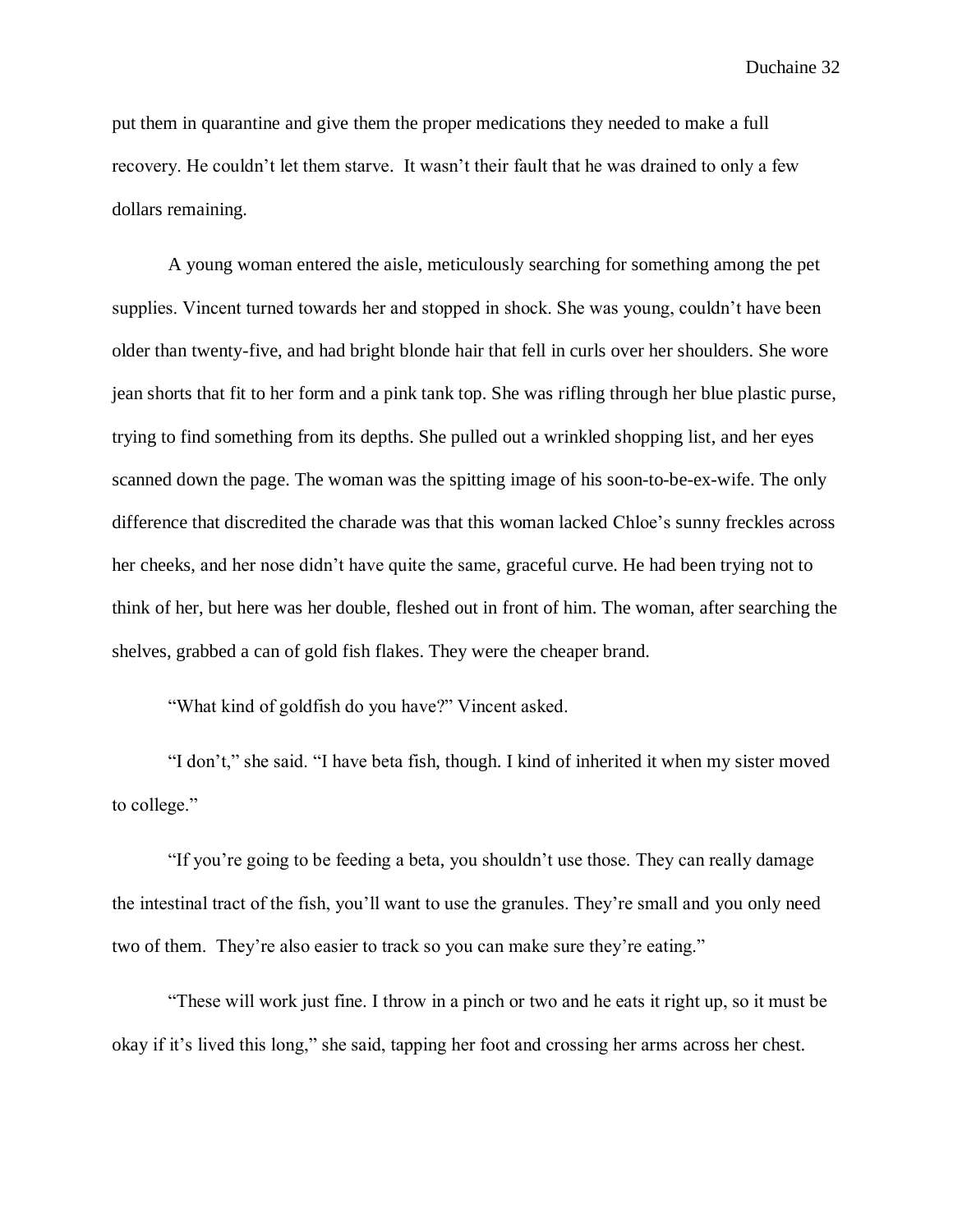"They won't live much longer like that. You're killing them. If they eat too much it will expand in their stomach and they'll get bloat. There's a Petco a few towns over. They're sure to have the right kind. I can write it down for you," he said. He reached for the piece of paper in her hand and pulled a pen out of his pocket.

She stepped back. "No, thanks. I think I'll just be getting these, thanks."

Vincent watched as she walked away. She pulled a cell phone out of her pocket and answered it. With every step away that she took, Vincent felt the knot in his throat tighten as angered heat manifested on his face. He felt like he was suffocating. Her curls bounced back and forth as she gracefully held the phone in one manicured hand while carrying the fish food in the other. When she turned the corner, he could hear her say from the next aisle, "Some guy was trying to tell me to get certain food for the fish! People can be so fucking weird."

Seven years before, when he worked at Petco, Vincent held a plastic gravel sifter in his left hand, disrupting the brightly colored rocks while the numerous finned creatures fled from beneath their vinyl underwater castles. He hated the weekly procedure that disrupted the kingdom he had created but felt an extreme sense of pride once the tanks were cleaned. He carefully added fresh water into the automatic top-off system and added a pump of dechlorinating compound. Through dedication he had made their department the best in the district. Beta fish were in small stacked plastic cups with an airhole in the top, each with two pellets of food. Vincent could recognize each of the fish individually by the patterns of shimmer in their scales. One was missing an eye, and another had to be taken off the shelf and was in seclusion behind the counter due to a discovery of fin rot. On the merchandizing shelves were tanks and accessories. One of these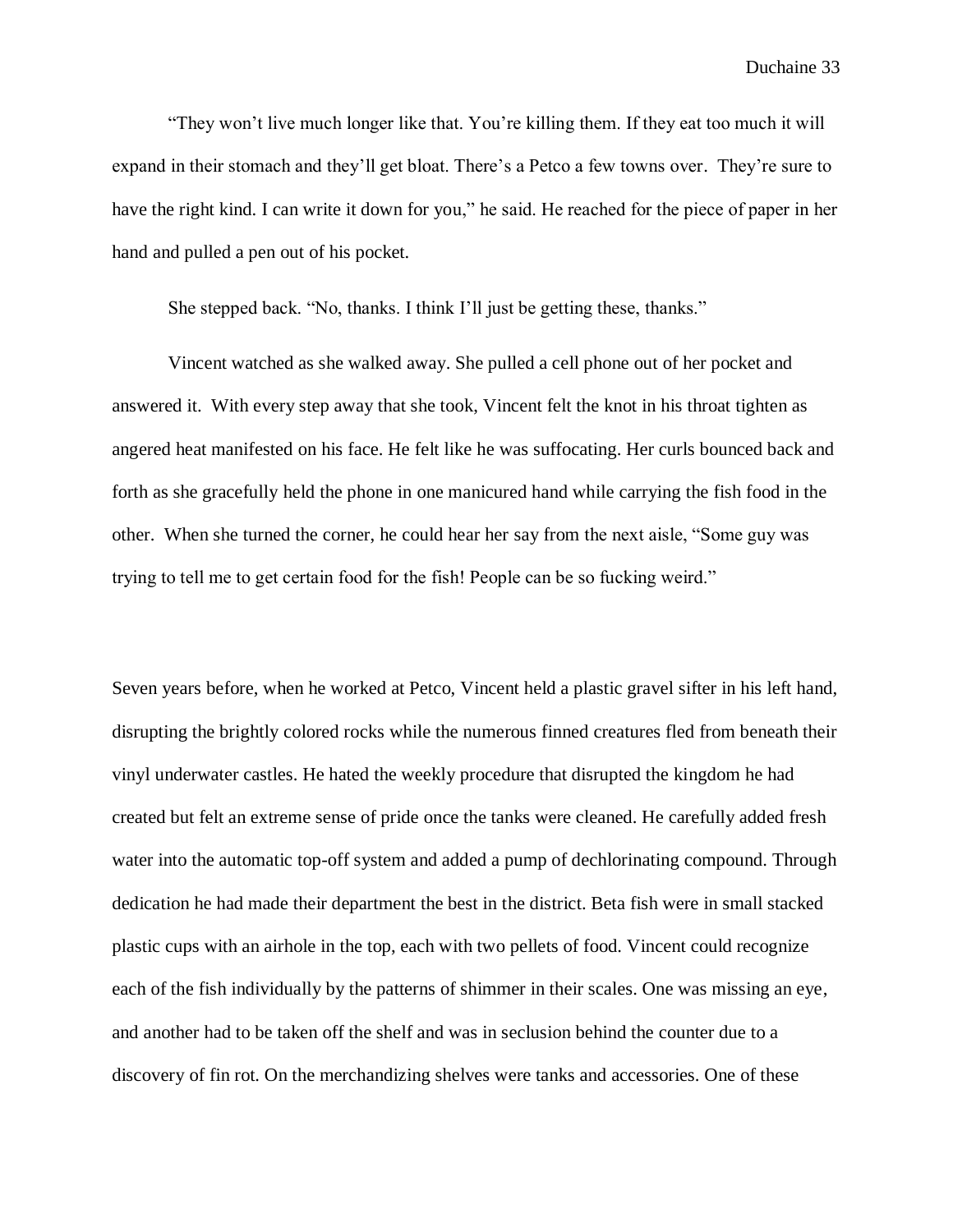stood out to him, it was a plastic yellow sign that had the words 'Another Day in Paradise' etched into it. The sign was next to a skull wearing a pirate hat tilted playfully above glimmering ruby eyes.

Vincent happened to be cleaning a tank of bubble eye goldfish, a fancy breed that were very particular in their maintaining requirements. The large inflated pouches on their cheeks puffed out and were delicate. If the fish were handled incorrectly, the pouches could burst open, leading to infection and a slow death. He had taken a liking to a specific one, which he had named Summer. His hand slipped as he attempted to avoid the goldfish with the large sifter and the gasket screwed into place to hold it together popped off. Tank water splashed across his red, thick cotton shirt and onto the floor. He removed the worn-to-hell plastic name badge from above his breast pocket and wiped it clean on his pants, then repinned it crookedly back in place. Vincent was young, but his hair was already a mix of black and gray. He pushed his glasses, lenses covered with sticky technicolor splotches, to the bridge of his nose, where they had sunk down from.

Vincent couldn't believe how that woman had treated him. She was a moron. Why even have fish if you can't take care of them, if you can't give them the attention they need? He walked around the corner to the aisle where the aquariums were displayed. It was then that he noticed the living graveyard. The plethora of fish moved slowly through the algae-infested water. Three Red Oscars, an aggressive breed of freshwater fish originating from South America, were eating the long-dead corpse of another fish. Its body had turned completely white against the black gravel. Vincent approached in disgust. How could anyone let this happen? These beautiful creatures deserved to flourish and would do so if given a properly controlled environment. He felt his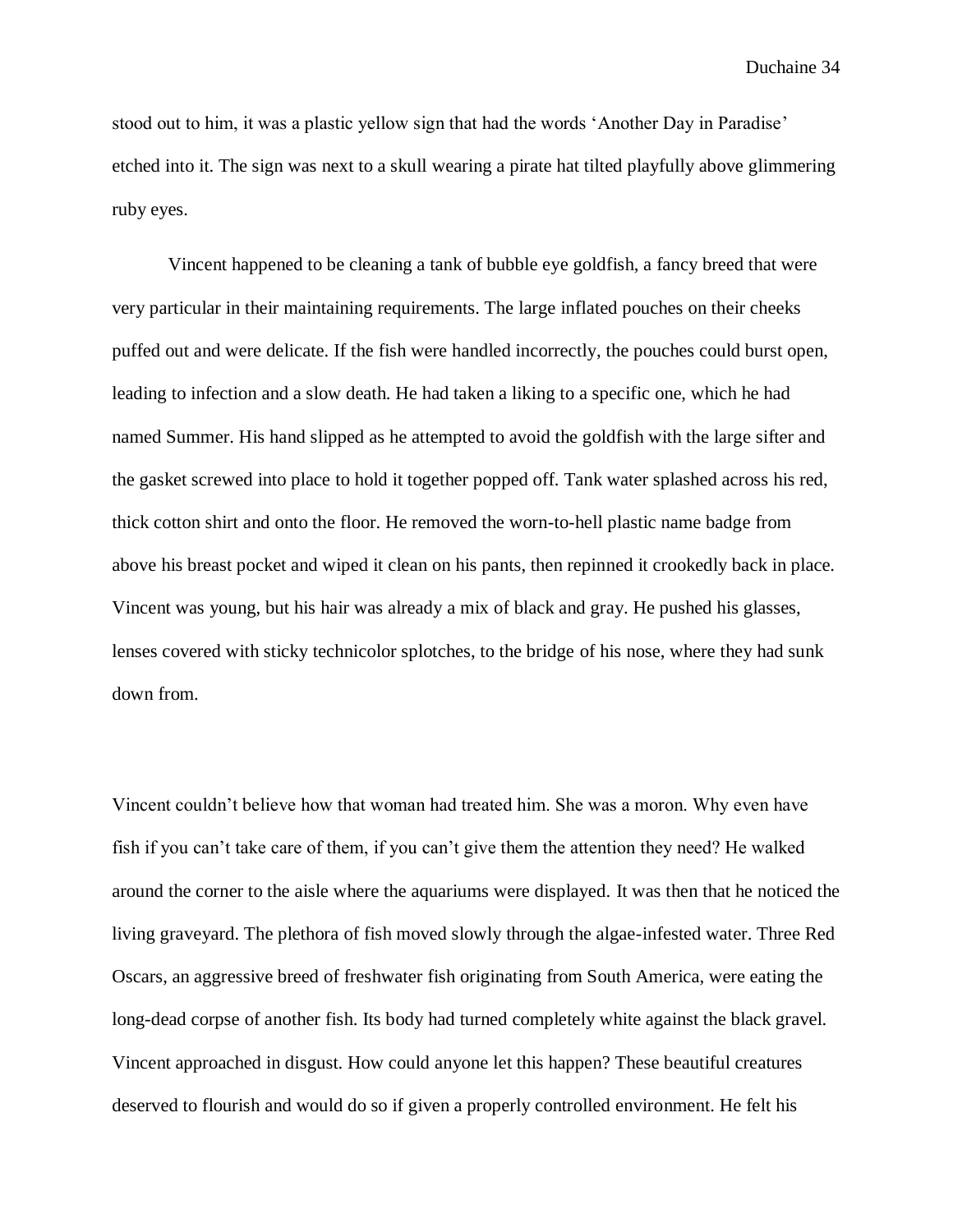hands twitch, and his tongue felt warm. His eyes darted back and forth, noting all the horrors that these poor animals were enduring due to being left unattended. A tank of assorted Guppies, a breed that naturally schooled, only had three members in such a large space. What the fuck was happening in this hell hole? Anyone, with a little care, could maintain this ecosystem.

He could hear the woman laughing in the next aisle. 'These will be fine, thanks,' kept replaying over and over in his mind. And this is what happened when people acted that way. Fish died because people were arrogant. Algae was caked onto the ceramic castles, and pirate coves and dead fish were lining the bottom of the tanks, pale white of their flesh determining how long they lingered there dead. He put his hand up to the glass. "This is no life at all," he said. He slammed his fist into the metal shelf, busting open his knuckles, and something inside him opened along with them.

Vincent walked to aisle 13, the cleaning department section of the store, cutting his finger on an endcap. He swooped under the barrier and grabbed a bottle of bleach off the shelf while the clerk putting away detergents was in the restroom. "You don't deserve this life." He walked back to the tanks and opened the bottle. He sloshed the liquid into the tanks, one after another, the blood from his knuckle dripping into the tanks in thick drops. He stepped back from his work, watched all the bodies float slowly to the water's surface. "Now no one," he whispered, "will ever have to bother taking care of you."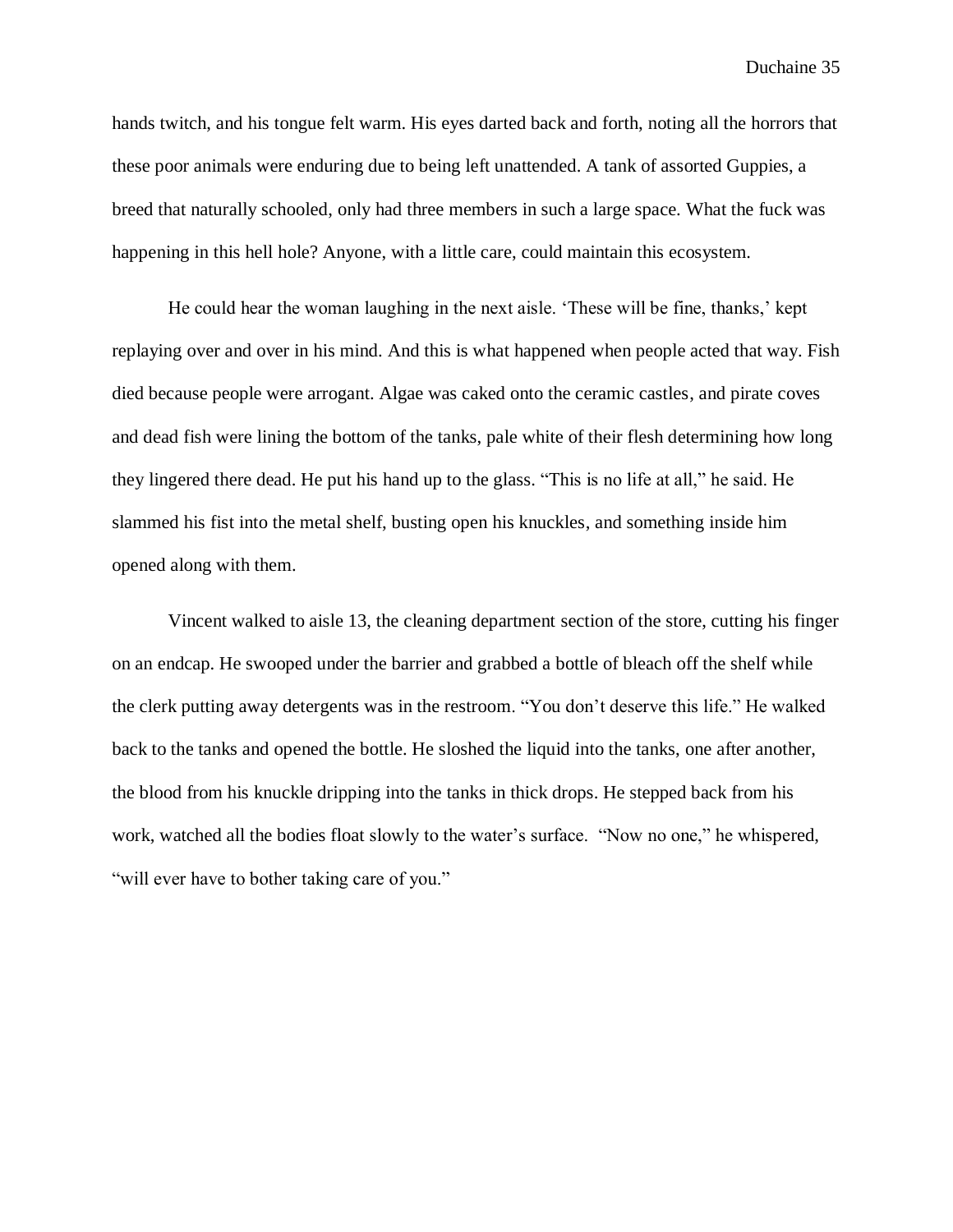## Religion

You step up into your blue Chevy truck and shut the door. In the backseat sits the case your hunting rifle is locked in. You pull the seatbelt across your chest and, because the buckle tends to stick, must force it until you hear the click. You look at your wife who is standing just inside the house, her image blurred slightly by the frosted glass of the stormdoor. She is still beautiful to you but she does not seem somehow like the same woman you remember her being. You start the engine. She waves to you, her thin frame covered by a white dress making her figure appear more like a ghost. A ghost you are leaving behind in Washington for Alaska, a one-week endeavor. Dan died on Tuesday, and you hope to be sitting in Will's living room by Friday so that he has the dignity of hearing the news in person.

You can see her mouth, *You said you weren't going to leave*, from behind the stormdoor glass. You debate taking the key out of the ignition and getting out one more time to hold her, trying to ease her mind, but you know that won't help anything. You still need to leave. You wave to her, backing the truck out of the gravel driveway and onto the street. Soda pop cans rattle on the exposed metal floorboards as you drive around corners a little too quickly.

These trips to Alaska happen every year, but something seems less nostalgic about it from this seat. You have been, over the years, the passenger while Dan did the driving. Together you made the yearly pilgrimage to Will's cabin to pay homage to nature and to brotherhood. You know that these hunting trips have gotten you as close to God as you will ever feel. Hunting is the religion, Will's cabin the church.

The miles seem to blend together after a few hours. You've already mapped out what cheap highway side motels you're going to stay at. Your radio is broken, and that alone is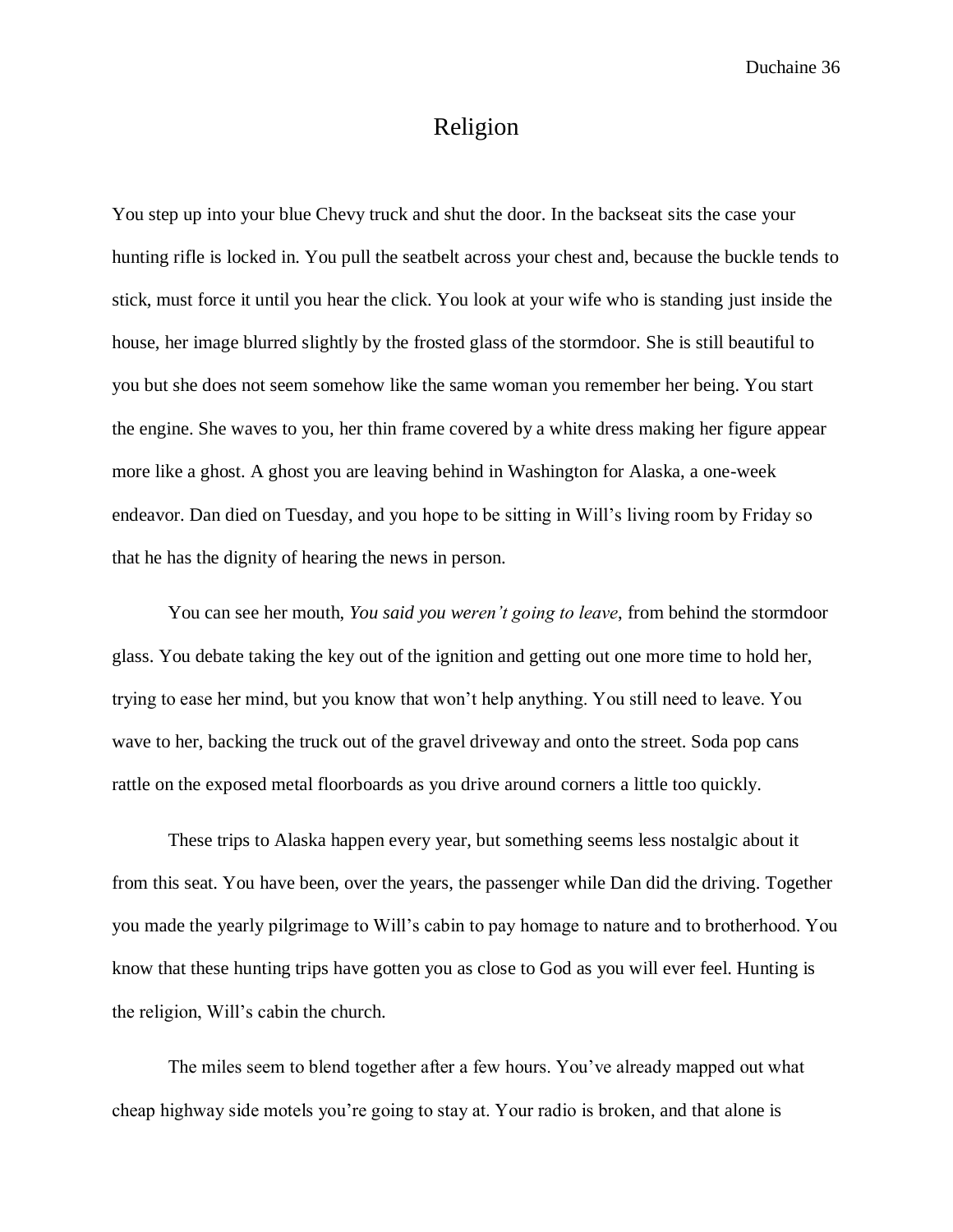enough to drive you insane. The only sounds you can hear are those made by the cans, still rattling, and the wind through the one inch of opening in the window. You think, If Dan were here—but then stop yourself because thoughts like that are dangerous. You've known this ever since you caught yourself wishing you had done something. You felt like all the signs now were there, and you just didn't see them when you should have. Maybe if you had done something you would have been able to help him. You shake your head, trying to not think too hard about it. You remember your wife, standing in the doorway today and all those other years. Years ago, when she waved happily, your daughter there beside her, holding onto your wife's dress in her tiny fingers, before the girl was lost in the accident. The years after, your wife begged you to stay home with her every morning, every single morning, but you'd kiss her head and said you had to go. You couldn't stay home, too, you had to work. But today, when she was holding back tears, why didn't you stop. Why didn't you pull the key out of the ignition? Why didn't you stay?

After three days of driving, you are exhausted despite sleeping well each night. You pull up to Will's cabin and cut the engine. You start collecting your things from the truck, your small bag and the locked case with your gun. The lights on the porch turn on, and the yard has gone from total darkness to illumination. You hear the door slam, and William makes his way outside, coming up to greet you. "Where's Dan?" he asks.

You both go inside and Will opens a bottle of whiskey, pouring shots for both of you in large glasses over his kitchen counter. "Is he okay?" he asks. You tell him no, that Dan committed suicide Monday night, that they found his body on Tuesday. You tell him that you rushed to get here because he deserved someone telling him face to face, unlike the phone call you got from Dan's bitch of a wife. Will sits down at the counter, clearly turning everything over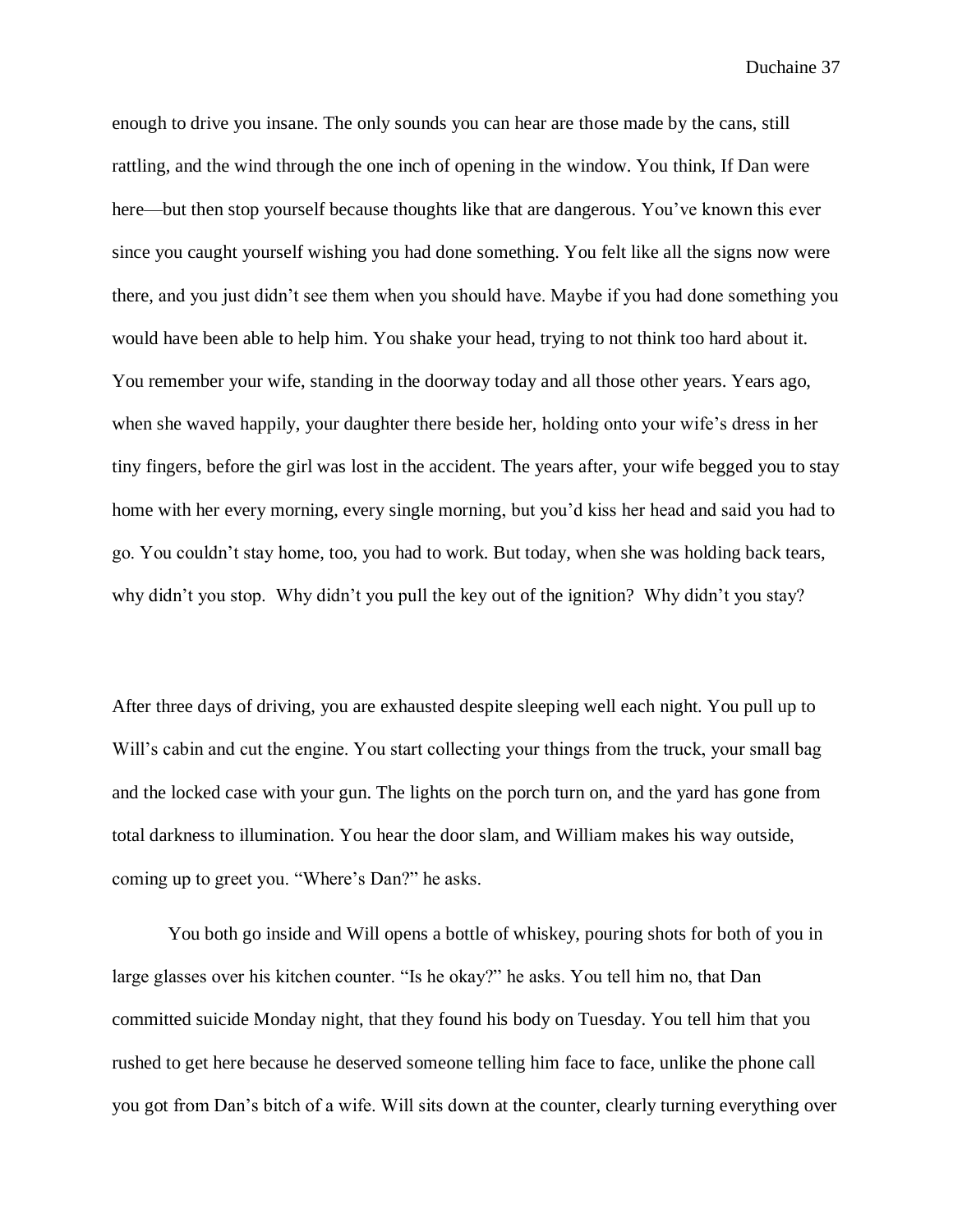in his mind. You grab the bottle of whiskey and pour him another shot. "Suicide?" he asks, a look of confusion on his face.

"He hung himself, " you say, and Will smashes his fist onto the countertop, shaking. "He was a good kid, you know? I really liked him. He was a good shit," he says. "Dan was good people."

"You've gotta be fucking kidding me, though. Suicide?"

"Wish I was."

"Shit. Wonder why he did it." Dan had always been the happy sort, but something had seemed off in the past few months. When asked, he'd said he was okay, but his eyes had no happiness left in them. He would smile, but his eyes held a sadness. Now you can't stop yourself from thinking that you might have helped in some way. Maybe one more phone call and he would've been here today with you and Will, a glass of whiskey in his hand.

"Thank you for telling me. You didn't have to do this, but I appreciate it," Will says to you. He clearly needs someone to be here though he doesn't want to show it. "I can't believe you drove up here. Sleep in the guest room tonight. I was going to stay in tomorrow, but as long as you're here, do you want to go hunting?" he asks. He sees you have your gun case and nods, walking towards his room. You let him go without a word. He has a lot to think about.

You go to your gun case and search for the key on the key ring. You put the key in, but it won't turn. You look for the second key, which usually sits right next to the first on the loop. You put that key in, but it will not turn either.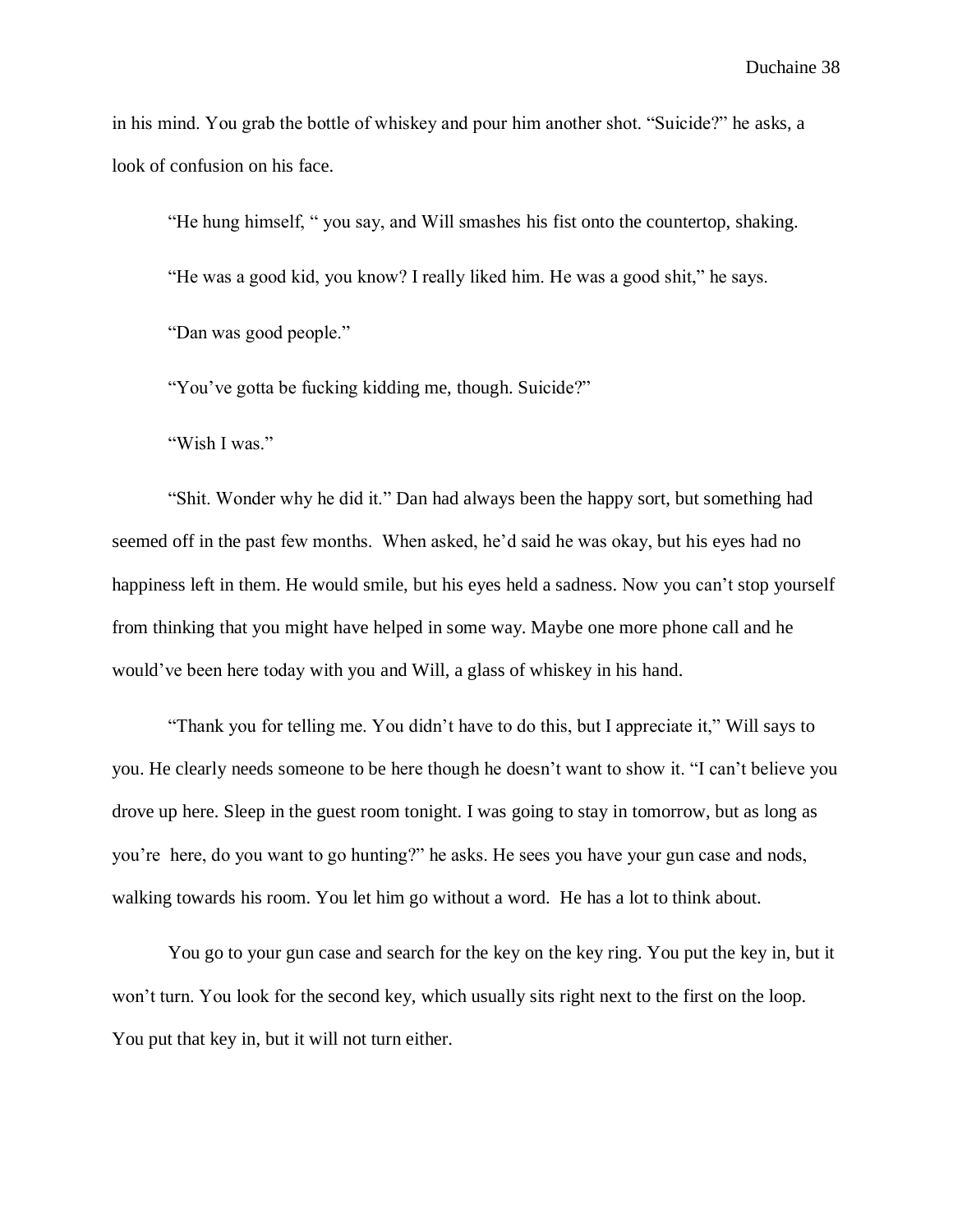What the hell? you think. You take a closer look at the keys, and you realize they are actually the ones that fit a tiny toolbox you have in the shed for your wife's garden supplies. It dawns on you. She must have switched them out the night before you left, when you were arguing with her.

You had yelled at her, telling her that she needed to realize that this trip was important, that it was necessary, that it would be the last.

"You always say it will be the last trip. You said it last time, but look where we are, you're going again!" she said. She started to cry. "You leave me in this house constantly and I just want you to stay, or at least take me with you. Do you know how lonely this place gets?"

You told her that you couldn't bring her on hunting trips with the guys, that it was a ludicrous idea. But this time, before you'd gone, while she stood behind that stormdoor glass, she'd held such a sadness in her eyes. It hadn't always been there, it took time for the happiness to leave them. Just like it had for Dan.

Now you polish off your whisky. You put your keys on the counter. You yell down the hall that you'll have to pass on the hunting, that you're going to leave first thing in the morning.

"Are you sure?" Will calls out. "You came all this way."

You tell him you're sure. It's your wife, you say. Your wife really needs you at home. She needs you, and you want to make sure you get back.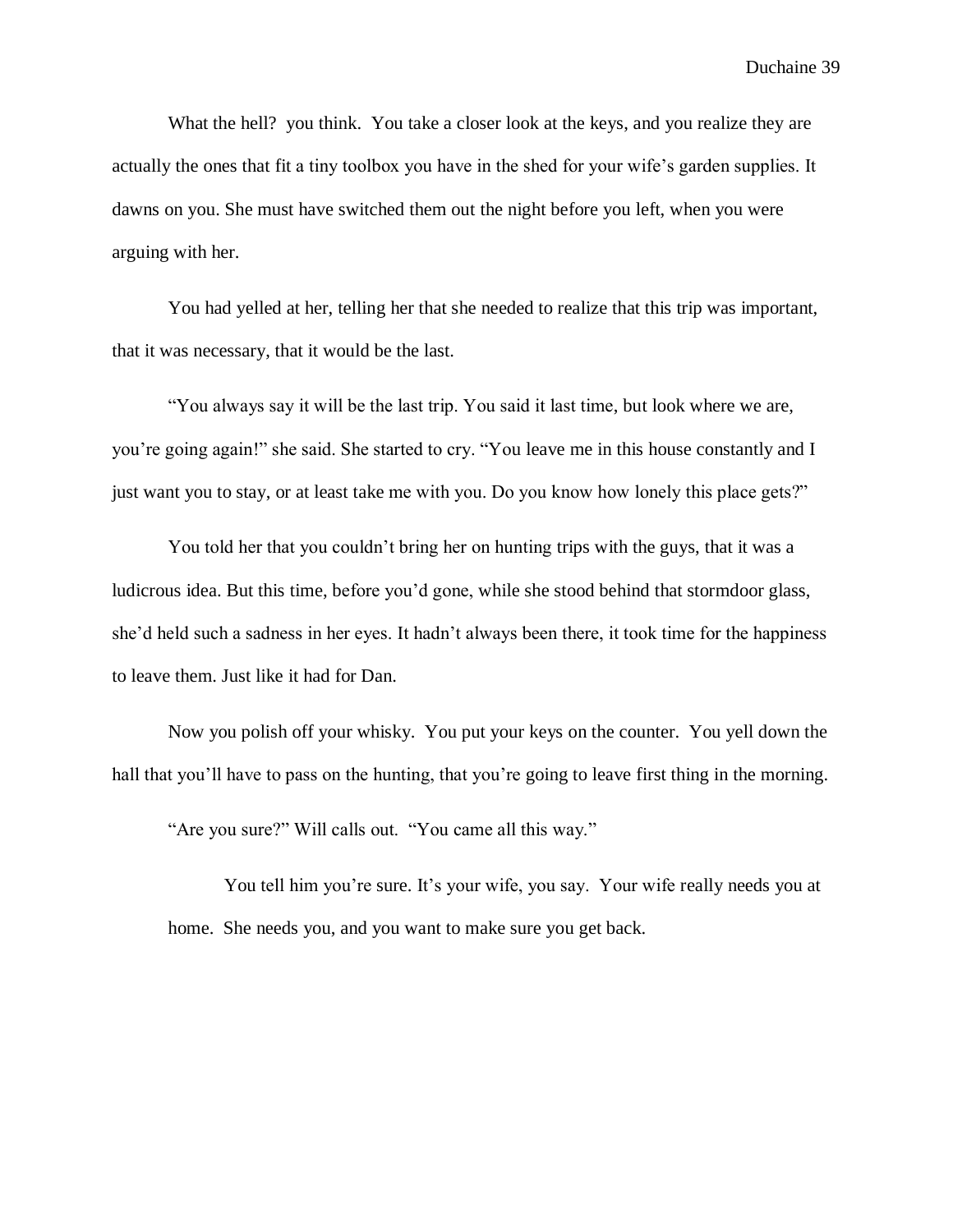#### Reflection on Craft

This thesis was a fantastic opportunity for me to be able to work on developing my abilities within the writing craft. Throughout this process, I have learned a significant amount, not just about technique but also regarding how to prepare for writing a longer collection of works in a limited amount of time. There are areas of writing that I have significantly improved upon by working on these short stories, and I have become able notice things that I personally hadn't recognized about myself. For instance, I habitually struggle with and have learned to identify and fix certain writing behaviors. This process has been invaluable to helping me improve my work in the craft, and it has offered a critical capstone experience for me within the major.

In looking at my overall collection of work, I must begin this reflection by addressing how I have utilized different points of views to benefit individual stories. The first story in this collection, "Boats," along with the second story, "Number One Man," are both told in a firstperson point of view. This first-person perspective I chose for these stories because it gives especially concentrated inner access to the character's thoughts and emotions. I wanted to accentuate their subjective views and interpretations of what was happening around them. I felt like, given these environments, this point of view provided an amazing opportunity for the protagonists to describe their sensory perceptions of what they are experiencing, and I wanted to utilize a first-person perspective to capitalize on this. The third story in this thesis, "Bleach," I set in a third-person limited perspective. I wanted to stay close to the protagonist and his happenings, but I also felt the need to retain the ability to offer descriptions outside of those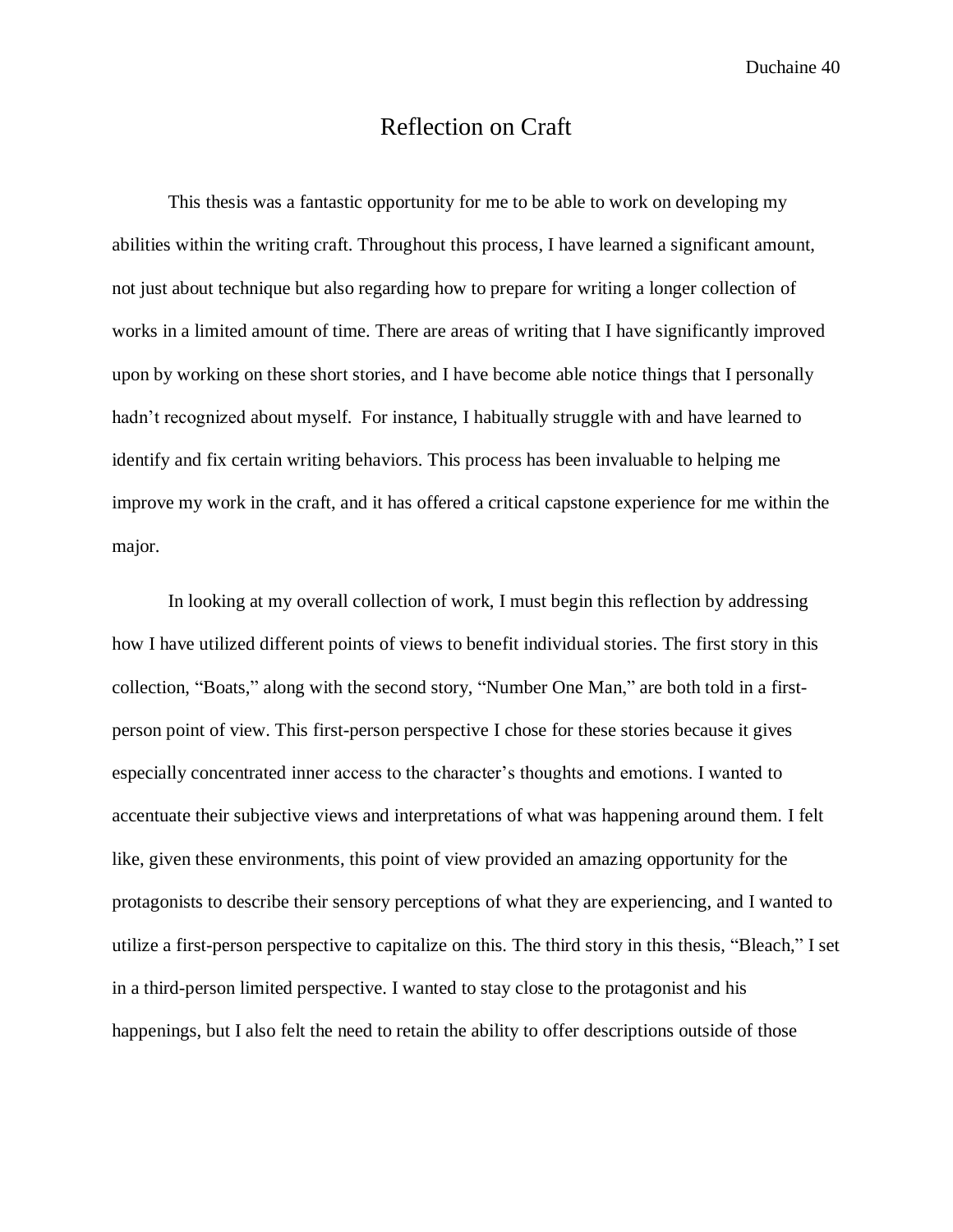filtered through the body and consciousness of the main the character. This point of view offers two lenses—that of the character and that of the narrator's storytelling voice.

In the final story, I chose to take on a bit of a challenge and write in a second-person point of view. I thought that challenge would be interesting but also extremely valuable as a way for me to grow in my experience of narrative craft and technique. I had no experience in writing second-person narratives prior to this, so it was a difficult undertaking, on that felt a bit uncomfortable at first. My first draft of the story was written in past tense with a great deal of exposition at the beginning. It wasn't effective at bringing the reader into the "fictive dream" of the story, implicating the reader imaginatively into assuming the identity of the protagonist, and I know that reader's willingness to "suspend disbelief" is critical to any realistic story's success. To help address these issues, I wrote another full draft in which the exposition at the beginning was eliminated and the story was recast in present tense. This tense-based revision really helped, and when it is coupled with use of second-person point of view, it sets up a story in which the audience instantly wants to suspend believe and get involved with living the life this character, despite how different that character may be from the reader.

Another artistic matter I was very conscious of while writing these stories was the thematic unity that connected all my works. In this collection, I wanted to focus on regionalism. Each of the stories is set in a different geographic region of the United States. The characters that I have developed also all work blue collar jobs and, while all having different occupations, are working class individuals that work hard for their income. "Boats" features a fisherman on a fishing pier in Maine, while "Number One Man" follows a young boy whose family owns a farm and relies upon the agricultural economy. "Bleach" dramatizes the life of a man who is unemployed following his divorce but has worked as a retail aquatic pet specialist and as an IT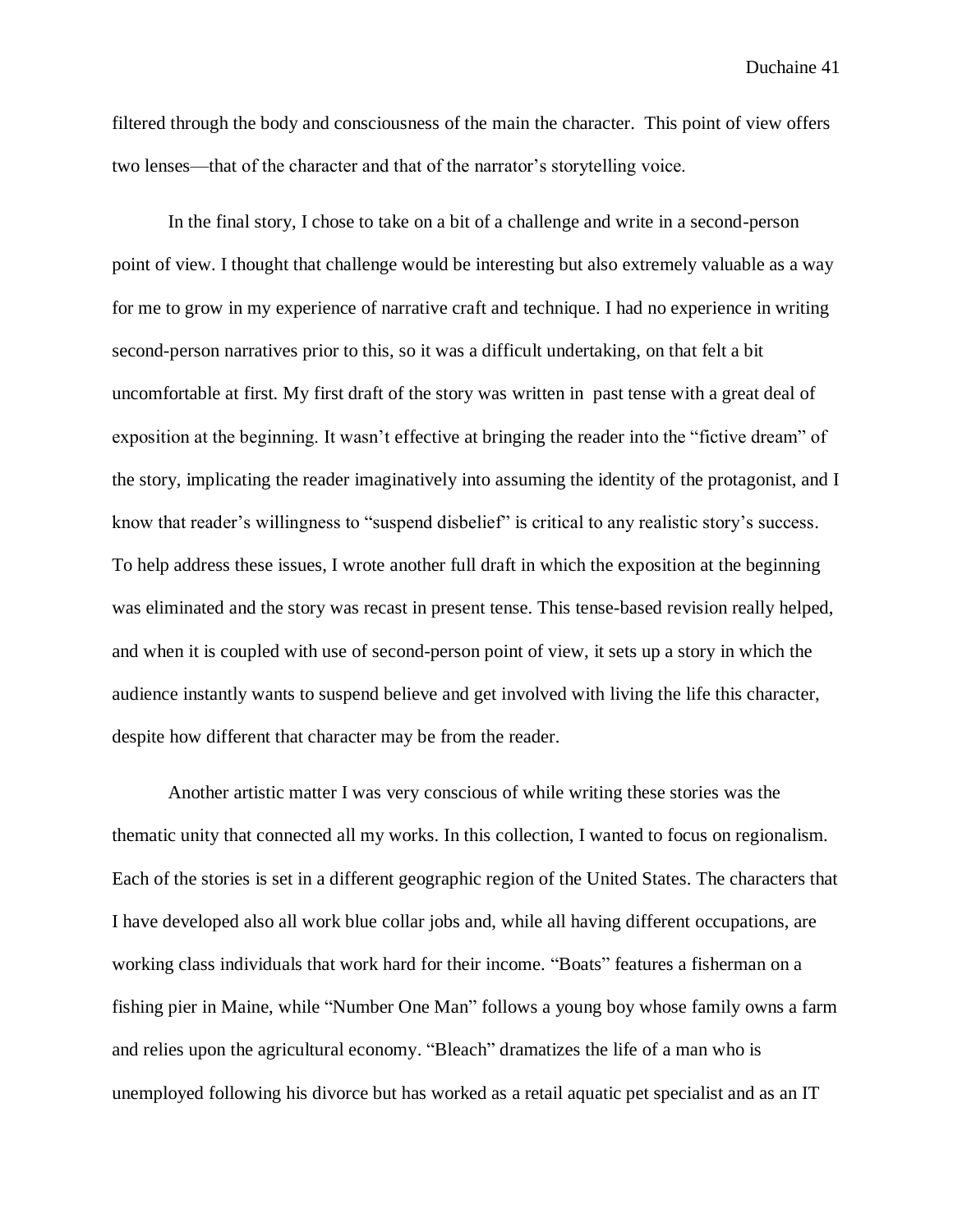specialist in Ohio. The final story in the collection features a man whose only relief from his job and daily life comes from his yearly hunting trips with his friends. I wanted to focus on individuals who worked blue-collar jobs because I felt that there were many opportunities to examine the emerging conflicts, across regions, that stem from the increasing inability of the working class to provide for their own and their families' financial and emotional wellbeing.

Manipulation of time and space was another narrative craft element that I worked on while developing these works. My ability to clearly and conscisely portray scenes across spans of time has been an issue for me in my writing before, and without mastery of this skill I have seen how it can make the work unconvincing. Through reading, I have studied how other authors do this and have edited my pieces to use crot breaks to establish long breaks or significant shifts in time. Another thing that I generally do at the beginning of each of these established breaks is to include, quite explicitly, how much time has passed or how far we have gone back in time. This helps to orient the reader in time, and the same strategy can be used to establish physical or spatial setting. For example, in "Number One Man", in transition between scenes I began a section following a crot break with, "We went to church that July Sunday in our beat up red Ford that had tears in the seat cushions, foam and broken springs fighting out from behind the bright fabric." I wanted to quickly establish the day and month, while also giving a sensory description to help immerse the reader in the dramatic scene. This method also helps in teaching the reader how to read the story, as successful narratives do, and delivers all the information necessary for the quick comprehension of the scene's setting.

While at work on this thesis, I also learned that I have many habitual traits in my writing that are challenges to the clarity of my work. Mechanical in nature, they are problems that I now can recognize and have learned through careful revision to fix. For instance, I had formed a habit